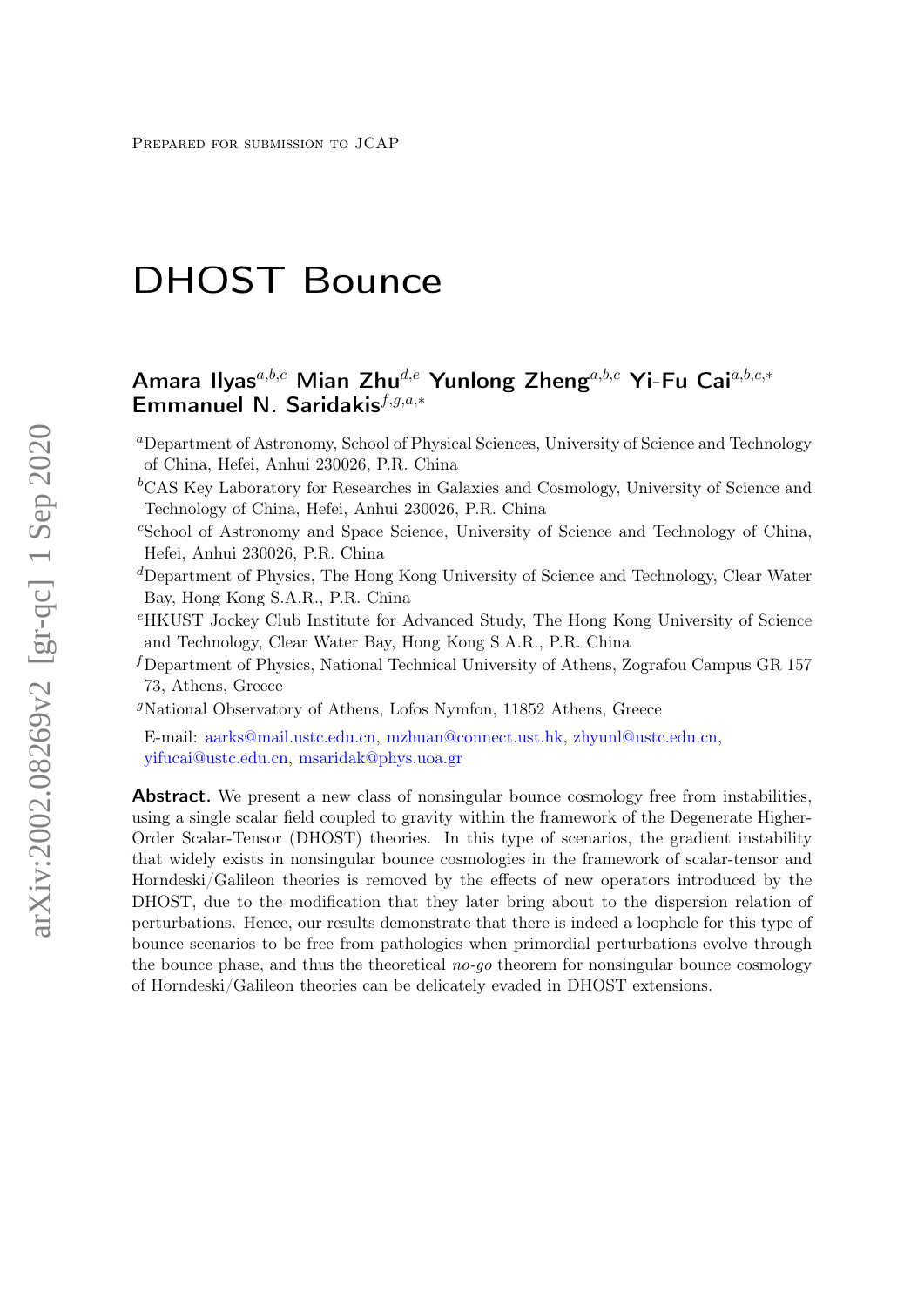# Contents

|              | 1 Introduction                                                                                                                                   | $\mathbf 1$                                                      |
|--------------|--------------------------------------------------------------------------------------------------------------------------------------------------|------------------------------------------------------------------|
| $\mathbf{2}$ | Generic Action of DHOST bounce                                                                                                                   | 3                                                                |
| $3 -$        | General analysis of DHOST bounce<br>A realization of bounce cosmology<br>3.1<br>Background Dynamics<br>$3.2\,$<br>3.3 Cosmological perturbations | $\bf{5}$<br>$\overline{5}$<br>$\boldsymbol{6}$<br>$\overline{7}$ |
|              | 4 Specific examples for stable DHOST bounces<br>4.1 Case 1: $f = f(X)$<br>4.2 Case 2: $f = f(\phi)$                                              | 8<br>8<br>10                                                     |
|              | 5 Super-luminality                                                                                                                               | 11                                                               |
| 6            | Conclusion and discussions                                                                                                                       | 12                                                               |
|              | A Quadratic DHOST Theory                                                                                                                         | 13                                                               |
|              | B Quadratic action of cosmological perturbations                                                                                                 | 14                                                               |

### <span id="page-1-0"></span>1 Introduction

With accumulated data, the  $\Lambda$ -Cold Dark Matter ( $\Lambda$ CDM) cosmology has become the standard paradigm in describing the evolution of our universe. In this standard paradigm, cosmologists believe that the Universe has undergone a short period of inflationary phase at extremely high energy scales, which can provide a causal mechanism for generating primordial perturbations that are appropriate to seed the formation of the large scale structure (LSS) of the Universe [\[1\]](#page-17-0). However, it remain a mystery how the Universe evolves from a big bang singularity which cannot be avoided within the inflationary ΛCDM cosmology [\[2,](#page-17-1) [3\]](#page-17-2). To address this conceptual issue, the idea of nonsingular bounce cosmology was investigated, where the universe was assumed to begin the contracting evolution from a low energy state with a large volume, then to experience a nonsingular bouncing phase and afterwards to connect with the observed thermal expansion (see [\[4–](#page-17-3)[9\]](#page-17-4) for comprehensive reviews).

Bounce cosmology can be regarded as an alternative paradigm to inflation in describing the very early moments of the Universe. In the literature, the "pre big bang" cosmology [\[10\]](#page-17-5) considers that the universe could start from an initial state with a very tiny curvature following the scale-factor duality found in string cosmology. Additionally, the scenario of "ekpyrotic/cyclic" universe  $[11, 12]$  $[11, 12]$  $[11, 12]$  is based on the periodic collision of two membranes in a high-dimensional spacetime. Moreover, the configuration of matter bounce was put forward [\[13,](#page-17-8) [14\]](#page-17-9), which can yield almost scale invariant power spectra of primordial perturbations and hence it is of observational interest [\[15–](#page-17-10)[17\]](#page-17-11). A nonsingular bounce solution may be achieved within modified gravity constructions [\[18–](#page-17-12)[20\]](#page-17-13), such as Lagrange-multiplier modified gravity with limiting curvature  $[21-24]$  $[21-24]$ , higher-order gravity  $[25, 26]$  $[25, 26]$  $[25, 26]$ ,  $f(R)$  gravity  $[27, 28]$  $[27, 28]$  $[27, 28]$ ,  $f(T)$  gravity [\[29\]](#page-18-6),  $f(R,T)$  gravity [\[30\]](#page-18-7), nonlinear massive gravity [\[31\]](#page-18-8), braneworld scenarios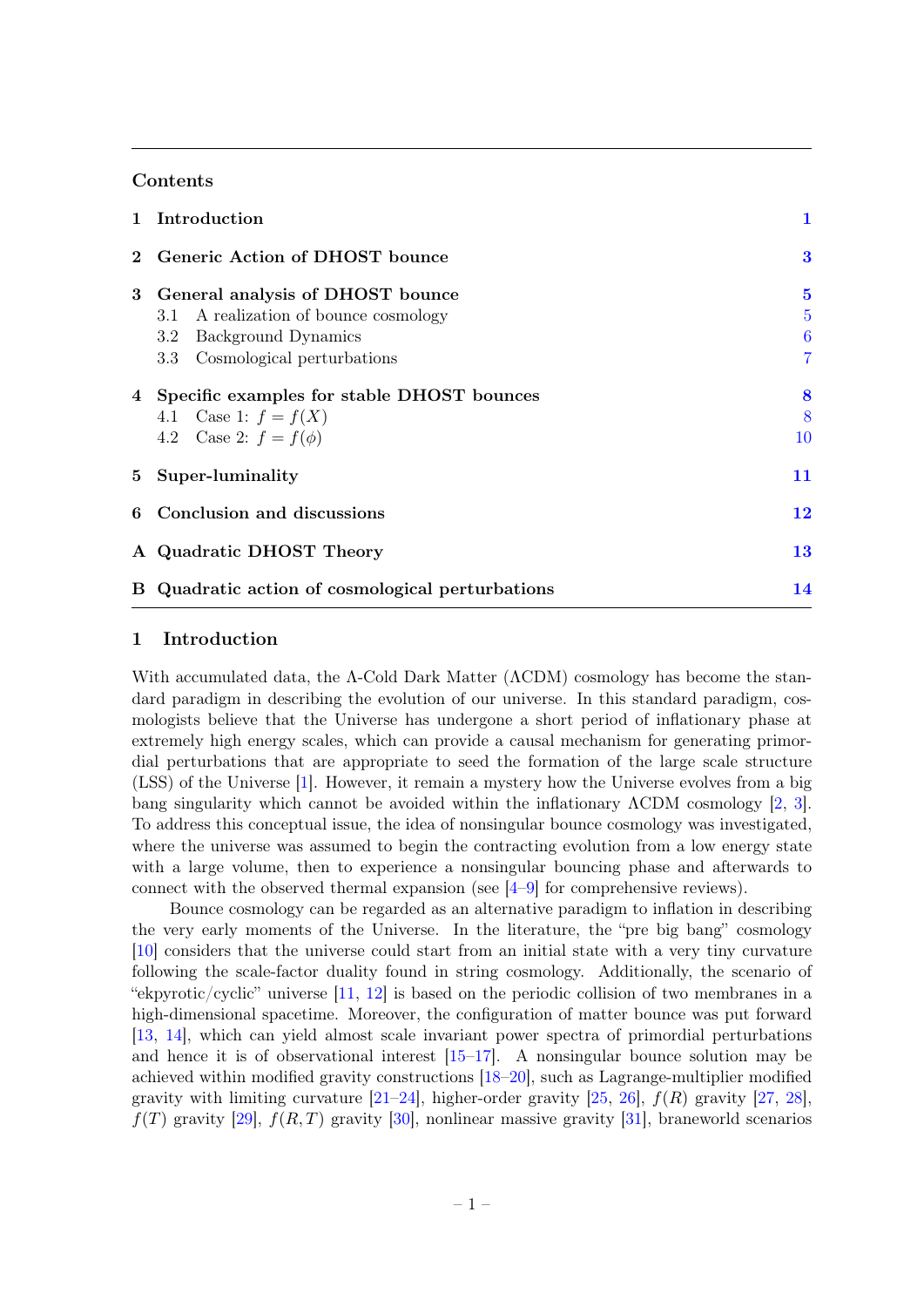[\[32,](#page-18-9) [33\]](#page-18-10), nonrelativistic gravity [\[34,](#page-18-11) [35\]](#page-18-12), loop quantum cosmology [\[36–](#page-18-13)[39\]](#page-18-14), etc. Furthermore, cosmology of nonsingular bounce may be also investigated by the approach of effective field theory (EFT), namely the introduction of matter sectors that violate the null energy condition (NEC) [\[40–](#page-18-15)[42\]](#page-19-0).

The realization of a nonsingular bounce, however, suffers from several conceptual challenges. While the matter bounce cosmology and its generalized scenarios may provide an explanation for the scale invariant power spectrum [\[13,](#page-17-8) [14,](#page-17-9) [43,](#page-19-1) [44\]](#page-19-2), moderate primordial non-Gaussianities may also be derived  $[45-47]$  $[45-47]$ , which indicates an observational  $no-qo$  theorem for single-field matter bounce based on a K-essence type Lagrangian, that its parameter space can be constrained due to the severe tension between tensor-to-scalar ratio and non-gaussianities [\[48](#page-19-5)[–50\]](#page-19-6). Additionally, bounce models that involve matter fields violating NEC often suffer from the ghost instability as well as gradient instability [\[51–](#page-19-7)[54\]](#page-19-8). Thus, one needs to delicately construct models, namely by using the Horndeski/Generalized Galileon type theories [\[55–](#page-19-9)[58\]](#page-19-10), in order for a ghost-free nonsingular bounce may to be achieved [\[59,](#page-19-11) [60\]](#page-19-12). Finally, on top of these, the homogeneous and isotropic background of a bouncing solution is unstable to the development of radiation and anisotropic stress [\[61–](#page-20-0)[64\]](#page-20-1), which is known as the famous BKL instability [\[65\]](#page-20-2). Having these in mind, an interesting question has been raised in [\[66\]](#page-20-3), namely whether a healthy version of nonsingular bounce may be achieved from the perspective of EFT. In their work it was shown that if one combines an era of ekpyrotic contraction with a nonsingular bounce by introducing a scalar field with a Horndeski-type non-standard kinetic term and a negative exponential potential, then most of the conceptual issues can be well addressed and primordial perturbations can evolve through the bouncing phase smoothly [\[67](#page-20-4)[–75\]](#page-20-5), except that the sound speed squared  $(c_s^2)$  of primordial scalar perturbations would become negative around the bounce point, triggering the issue of gradient instability.

The gradient instability issue was later examined comprehensively in [\[76–](#page-20-6)[79\]](#page-20-7) where a theoretical no-go theorem was presented that, for a generic Horndeski type theory as well as some extended versions, nonsingular cosmological evolutions with flat spatial sections suffer in general from gradient instabilities or pathologies in the tensor sector. To evade this theorem, a nonsingular bounce free of ghost and gradient instabilities may be realized in Horndeski cosmology by breaking certain assumptions applied in the theorem [\[80\]](#page-21-0) or in cuscuton bounce by freezing the scalar degree of freedom [\[81,](#page-21-1) [82\]](#page-21-2). Otherwise, based on the correspondence between the EFT formalism and Horndeski/Generalized Galileon theories made in [\[83–](#page-21-3)[85\]](#page-21-4), the gradient instability issue can be avoided by modifying the dispersion relation for perturbations with the help of certain operators [\[86](#page-21-5)[–90\]](#page-21-6). In particular, recent investigations have shown that the EFT operators <sup>(3)</sup> $R\delta g_{00}$  as well as <sup>(3)</sup> $R\delta K$  (here<sup>(3)</sup> $R$  and  $K$  are the intrinsic and extrinsic curvature in the ADM formalism) could be employed to keep  $c_s^2$  positive. Remarkably, these needed operators can naturally arise in covariant forms within the framework of the Degenerate Higher-Order Scalar-Tensor (DHOST) theories [\[91,](#page-21-7) [92\]](#page-21-8), and in particular the coupling of the scalar field and gravity could be that of the DHOST form. Hence, in the present work we propose a new cosmological scenario of nonsingular bounce, starting from an explicitly covariant Lagrangian combining DHOST terms with the original Lagrangian developed in [\[66\]](#page-20-3). In this way all the above issues are successfully evaded, and moreover, as we will see, the gradient instability problem can be terminated as well due to the DHOST term.

The article is organized as follows. In Section [2](#page-3-0) we briefly present the motivation for developing a model of DHOST bounce, and then provide the generic action. Then, the physics of DHOST bounce will be derived in Section [3;](#page-5-0) a realization of DHOST bounce will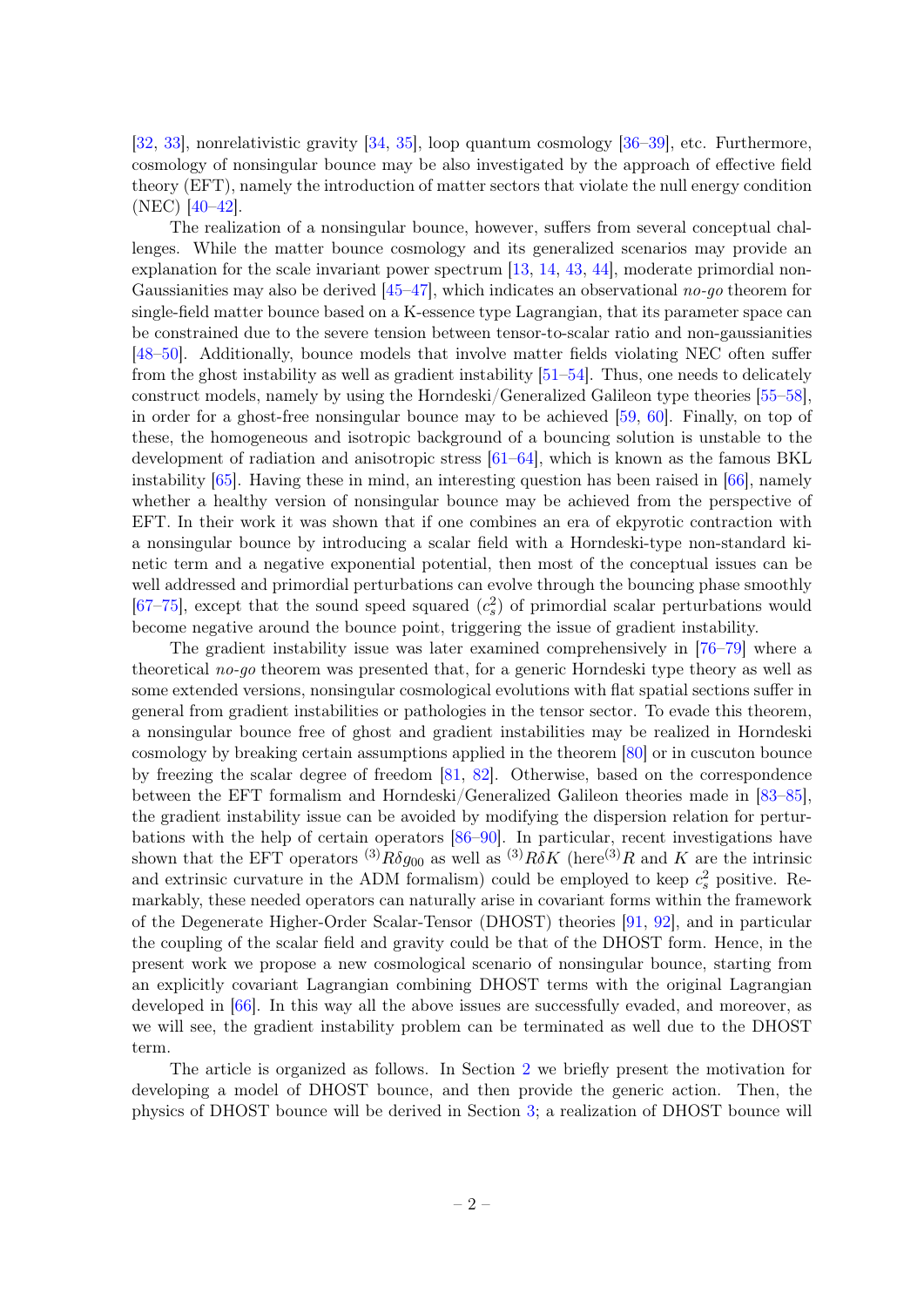be presented in Section [3.1,](#page-5-1) and its detailed background evolution and perturbation analysis of the model under construction can be found in Section [3.2](#page-6-0) and [3.3](#page-7-0) respectively. In Section [4,](#page-8-0) we provide two type detailed examples in Section [4.1](#page-8-1) and [4.2](#page-10-0) respectively, to illustrate that our model is free of gradient and ghost instabilities. One potential problem, the superluminality issue is discussed in Section [5.](#page-11-0) Finally, Section [6](#page-12-0) is devoted to a summary of our results with relevant discussions. Lastly, we provide an introduction to DHOST theory and some detailed calculations in the Appendix for the convenience of the reader. √

Throughout the work we define the reduced Planck mass by  $M_p \equiv 1/2$  $8\pi G = 1$ , where G is the Newton's gravitational constant, and we consider the signature of the metric as  $(+, -, -, -)$ . The dot symbol represents differentiation with respect to the cosmic time t:  $\phi \equiv$  $d\phi/dt$ , and a comma in the subscript denotes a normal derivative:  $\phi_{,\mu} \equiv \partial_{\mu}\phi$ . Additionally, at the bounce point we set the scale factor as  $a_B = 1$  and the cosmic time as  $t_B = 0$ . Finally, we use the subscripts  $f_X$  and  $f_{\phi}$  to denote  $f_X \equiv \partial f / \partial X$  and  $f_{\phi} \equiv \partial f / \partial \phi$ , respectively.

# <span id="page-3-0"></span>2 Generic Action of DHOST bounce

The DHOST theories allow for the presence of second-order derivatives of a scalar field  $\phi$ , i.e. of  $\nabla_\mu \nabla_\nu \phi$ , in the Lagrangian, as in Horndeski theories. However, in contrast to the latter, which are restricted to Lagrangians leading to second-order Euler-Lagrange equations (for both the metric and the scalar field), DHOST theories actually allow for higher order Euler-Lagrange equations but are required to contain only one propagating scalar degree of freedom and two tensor degrees of freedom coming from graviton polarizations in order to avoid the Ostrogradski instabilities [\[93,](#page-21-9) [94\]](#page-21-10).

It was then acknowledged that the crucial property shared by these models is the degeneracy of their Lagrangian, which guarantees the absence of a potentially disastrous extra degree of freedom [\[91\]](#page-21-7). The absence of an extra degree of freedom was confirmed, for beyond Horndeski theories by their relation to Horndeski theories via field redefinition [\[95,](#page-21-11) [96\]](#page-21-12), as well as by a Hamiltonian analysis for a particular quadratic case [\[97\]](#page-21-13), and for general quadratic DHOST theories by a general Hamiltonian analysis [\[98\]](#page-21-14). The absence of extra degree of freedom in these type of theories motivates one to use quadratic DHOST theories for finding the compatible solution of geodesically complete cosmologies and to avoid the various conceptual pathologies [\[66\]](#page-20-3). It is shown that beyond Horndeski theories can be free from Ostrogradsky instabilities only if the Hessian matrix is degenerate, and it is this kind of theories that are refered as DHOST [\[98–](#page-21-14)[100\]](#page-21-15). This fact lies behind the motivation of the present study on a possibly healthy bounce model based on the DHOST theory.

DHOST theories are defined to be the maximal set of scalar-tensor theories which generalize theories of Horndeski type in four dimensional spacetime by including all possible terms with at most three powers of second derivatives of the scalar field, while propagating at most three degrees of freedom. The most general DHOST action involving up to cubic powers of second derivative of the scalar field can be written as

<span id="page-3-1"></span>
$$
S[g,\phi] = \int d^4x \sqrt{-g} \left[ f_2(\phi, X)R + C_{(2)}^{\mu\nu\rho\delta}\phi_{\mu\nu}\phi_{\rho\delta} + f_3(\phi, X)G_{\mu\nu}\phi^{\mu\nu} + C_{(3)}^{\mu\nu\rho\delta\alpha\beta}\phi_{\mu\nu}\phi_{\rho\delta}\phi_{\alpha\beta} \right].
$$
\n(2.1)

The tensors  $C_{(2)}$  and  $C_{(3)}$  represent the most general tensors constructed with the metric  $g_{\mu\nu}$ as well as the first derivative of the scalar field which is denoted as  $\phi_{\mu} \equiv \nabla_{\mu} \phi$ . The symbol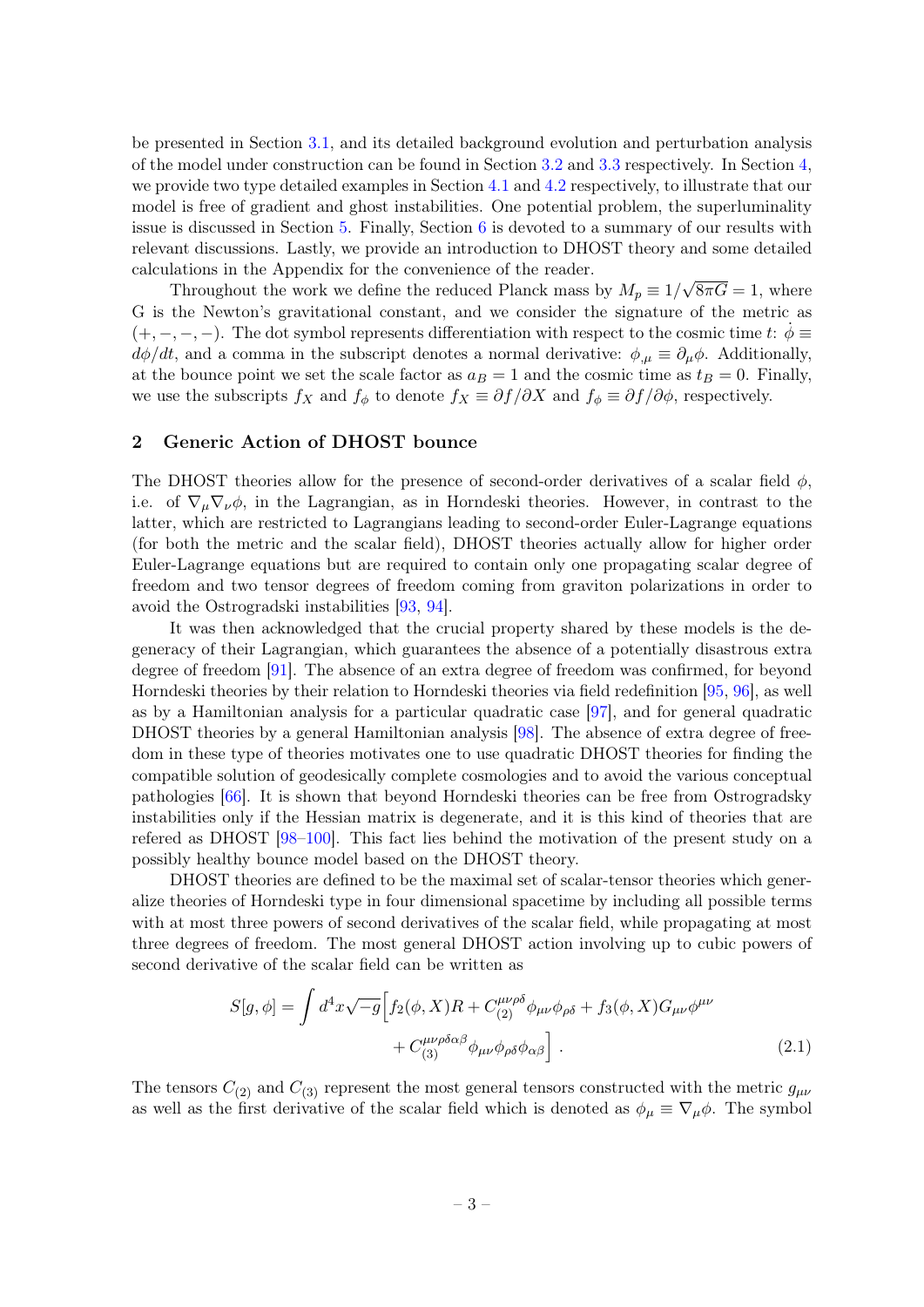$\phi_{\mu\nu}$  denotes the  $\phi_{\mu\nu} \equiv \nabla_{\mu} \nabla_{\nu} \phi$ , while the canonical kinetic term X becomes  $X \equiv \frac{1}{2} \nabla^{\mu} \phi \nabla_{\mu} \phi$ . Exploiting the symmetry in  $C_{(2)}$  and  $C_{(3)}$ , one can reformulate Equation [\(2.1\)](#page-3-1) to be:

<span id="page-4-3"></span>
$$
C_{(2)}^{\mu\nu\rho\delta}\phi_{\mu\nu}\phi_{\rho\delta} + C_{(3)}^{\mu\nu\rho\delta\alpha\beta}\phi_{\mu\nu}\phi_{\rho\delta}\phi_{\alpha\beta} = \sum_{i=1}^{5} a_i L_i^{(2)} + \sum_{j=1}^{10} b_j L_j^{(3)} ,\qquad (2.2)
$$

where  $a_i$ 's and  $b_i$ 's depend only on  $\phi$  and X. For the concrete construction of a bounce model, we only keep  $a_i$  terms which are associated with quadratic power Lagrangians  $L_i^{(2)}$  $\binom{2}{i}$ and we assume all  $b_j$  terms to vanish  $(b_j = 0)$  in order to eliminate the effects of cubic power Lagrangians  $L_i^{(3)}$  $j^{(5)}$ . Accordingly, the Lagrangians related to  $a_i$  terms are listed as:

<span id="page-4-1"></span>
$$
L_1^{(2)} = \phi_{\mu\nu}\phi^{\mu\nu} , L_2^{(2)} = (\Box \phi)^2 , L_3^{(2)} = (\Box \phi)\phi^{\mu}\phi_{\mu\nu}\phi^{\nu} ,
$$
  

$$
L_4^{(2)} = \phi_{\mu}\phi^{\mu\rho}\phi_{\rho\nu}\phi^{\nu} , L_5^{(2)} = (\phi^{\mu}\phi_{\mu\nu}\phi^{\nu})^2 .
$$
 (2.3)

In order to see possible types of DHOST theory of pure quadratic order, we refer to the descriptions presented in Appendix [A.](#page-13-0) For our purpose of developing a covariant form of the action, we rewrite the theory as

$$
S = \int d^4x \sqrt{-g} \Big[ -\frac{1 + f(\phi, X)}{2} R + K(\phi, X) + Q(\phi, X) \Box \phi + \frac{J(\phi, X)}{2} (L_1^{(2)} - L_2^{(2)}) + \frac{A(\phi, X)}{2} (L_4^{(2)} - L_3^{(2)}) \Big].
$$
 (2.4)

In the action [\(2.4\)](#page-4-0) the first term  $-R/2$  corresponds to the standard Einstein-Hilbert action, and  $K + Q \Box \phi$  is a type of the Galileon action which has been introduced to the study of cosmology such as in  $[59, 60, 66, 101, 102]$  $[59, 60, 66, 101, 102]$  $[59, 60, 66, 101, 102]$  $[59, 60, 66, 101, 102]$  $[59, 60, 66, 101, 102]$  $[59, 60, 66, 101, 102]$  $[59, 60, 66, 101, 102]$  $[59, 60, 66, 101, 102]$  $[59, 60, 66, 101, 102]$ . For the rest terms we make the choice

<span id="page-4-2"></span><span id="page-4-0"></span>
$$
J(\phi, X) \equiv -\frac{f}{2X} , \ A(\phi, X) \equiv \frac{f - 2Xf_X}{2X^2} , \qquad (2.5)
$$

while  $L_i^{(2)}$  $\binom{2}{i}$  have been provided in Equation [\(2.3\)](#page-4-1). We mention that the action in [\(2.4\)](#page-4-0) is originally derived from the  $^{(2)}N-II$  type quadratic DHOST theory by taking

$$
f_2 = \frac{f}{2}
$$
,  $a_1 = -a_2 = -\frac{f}{4X} = \frac{J}{2}$ ,  $a_4 = -a_3 = \frac{A}{2} = \frac{f - 2Xf_X}{4X^2}$ ,  $a_5 = 0$ , (2.6)

and is free from Ostrogradsky instabilities.

Following the EFT dictionary developed in [\[89\]](#page-21-16), one expects that the term

$$
S_{R^{(3)}\delta g^{00}} = \int d^4x \sqrt{-g} \left\{ -\frac{f}{2}R + X \int f_{\phi\phi} d\ln X - \left(f_{\phi} + \int \frac{f_{\phi}}{2} d\ln X\right) \Box \phi \right\}
$$
  

$$
- \frac{f}{4X} \left[ \phi_{\mu\nu} \phi^{\mu\nu} - (\Box \phi)^2 \right] - \frac{f - 2X f_X}{4X^2} \left[ \phi^{\mu} \phi_{\mu\rho} \phi^{\rho\nu} \phi_{\nu} - (\Box \phi) \phi^{\mu} \phi^{\nu} \phi_{\mu\nu} \right] \right\},
$$
(2.7)

is able to solve the gradient instability. Note that the first line of Equation [\(2.7\)](#page-4-2) comes from the Horndeski form with  $K + Q \Box \phi$ , while the second line is exactly that of the <sup>(2)</sup>N–II type DHOST Lagrangian. Hence, Equation [\(2.7\)](#page-4-2) is included in the generic action [\(2.4\)](#page-4-0). Accordingly, we expect that our model is able to give a nonsingular bouncing solution without gradient instabilities. We shall confirm this assertion in following analyses.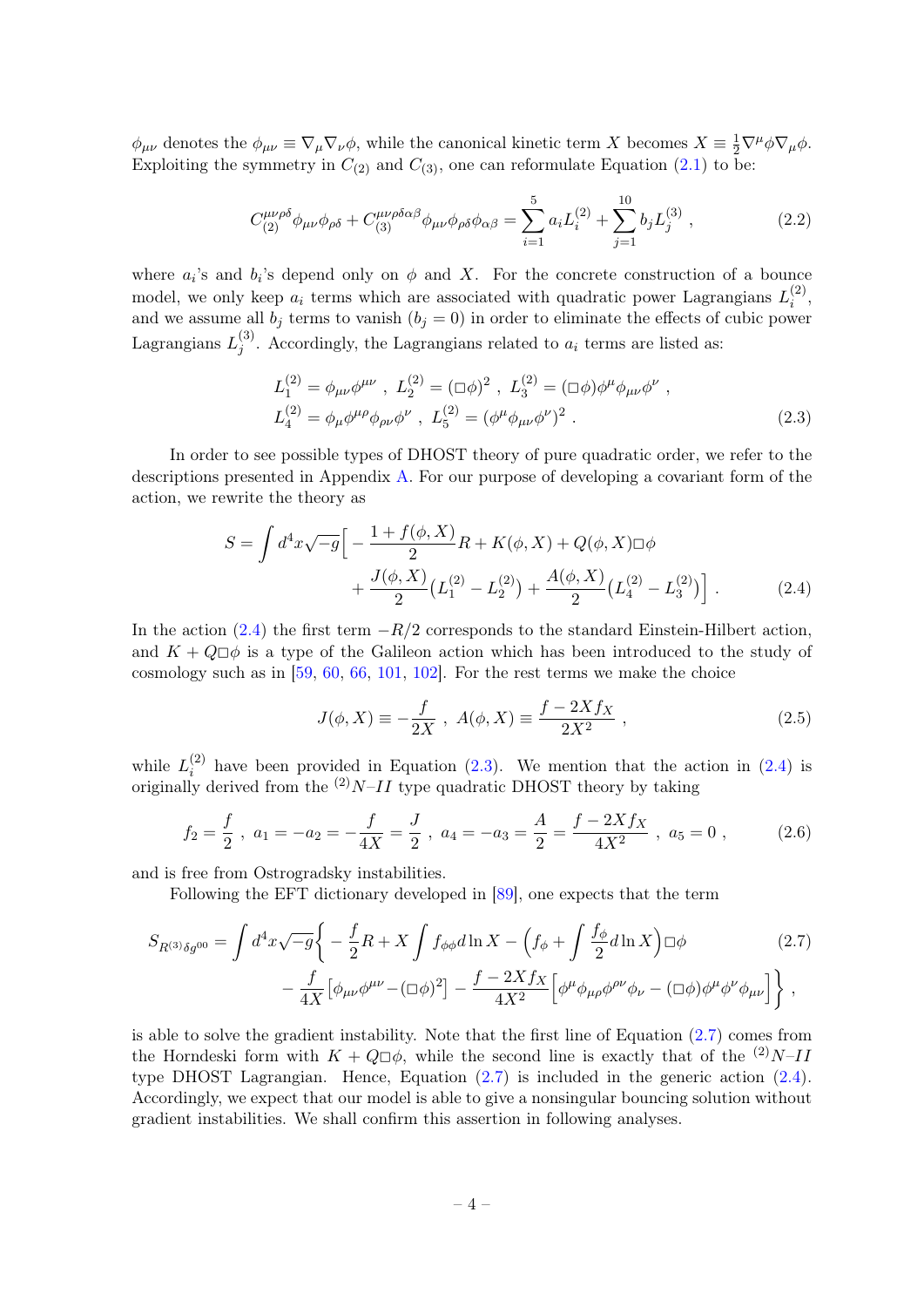# <span id="page-5-0"></span>3 General analysis of DHOST bounce

#### <span id="page-5-1"></span>3.1 A realization of bounce cosmology

In this section we consider a scenario which allows for the bounce realization. Inspired by the nonsingular bounce cosmology developed in [\[66\]](#page-20-3), we consider the function  $K(\phi, X)$  of action [\(2.4\)](#page-4-0) to have the form

$$
K(\phi, X) = [1 - g(\phi)]X + \beta X^2 - V(\phi) , Q(\phi, X) = \gamma X , \qquad (3.1)
$$

with  $\beta$  and  $\gamma$  being the model parameters. The potential V and the coupling function g depend on  $\phi$  only, with their forms being given respectively by

$$
V(\phi) = -\frac{2V_0}{e^{-\sqrt{\frac{2}{q}}\phi} + e^{b_V\sqrt{\frac{2}{q}}\phi}} , \quad g(\phi) = -\frac{2g_0}{e^{-\sqrt{\frac{2}{p}}\phi} + e^{b_g\sqrt{\frac{2}{p}}\phi}} .
$$
 (3.2)

Moreover, as mentioned in [\(2.4\)](#page-4-0), the function f is an arbitrary function of  $\phi$  and X. Thus, different choices of f-forms yield different models of the DHOST bounce cosmology.

We apply the ADM decomposition by writing the background metric as

$$
ds^{2} = N^{2}dt^{2} - h_{ij}(dx^{i} + N^{i}dt)(dx^{j} + N^{j}dt),
$$
\n(3.3)

and the DHOST action [\(2.4\)](#page-4-0)

<span id="page-5-2"></span>
$$
S = \int dt d^3x \ N \sqrt{h} \mathcal{L}_{ADM} ,
$$

where  $\mathcal{L}_{ADM}$  is given by

$$
\mathcal{L}_{ADM}=\frac{1+f}{2}\mathcal{R}+\frac{1}{2}\big(\mathcal{K}_{ij}\mathcal{K}^{ij}-\mathcal{K}^2\big)+K+\big(-f_{\phi}+Q\big)BK+QW,
$$

with

$$
B = \phi_{,\mu} n^{\mu} = \frac{\dot{\phi}}{N} , \ \ W = B_{,\mu} n^{\mu} = \frac{1}{N} (\dot{B} + B \frac{N^i \partial_i N}{N}) .
$$

Finally, after some algebra we can derive a simplified background action within a spatially flat Friedmann-Lemaître-Robertson-Walker (FLRW) geometry, namely

$$
S_0 = \int dt dx^3 \; Na^3 \mathcal{L}_0 \;, \tag{3.4}
$$

with

$$
\mathcal{L}_0 = \frac{3}{aN} \frac{d}{dt} \left( \frac{\dot{a}}{N} \right) (1+f) + \frac{3\dot{a}}{N^3 a} \dot{\phi} \frac{d}{dt} \left( \frac{\dot{\phi}}{N} \right) f_X + \frac{3\dot{a}^2}{N^2 a^2} (1+2f) + \frac{3\gamma \dot{a} \dot{\phi}^3}{2aN^4} + (1-g) \frac{\dot{\phi}^2}{2N^2} + \frac{\beta \dot{\phi}^4}{4N^4} + \frac{\gamma \dot{\phi}^2}{2N^3} \frac{d}{dt} \left( \frac{\dot{\phi}}{N} \right) - V .
$$
 (3.5)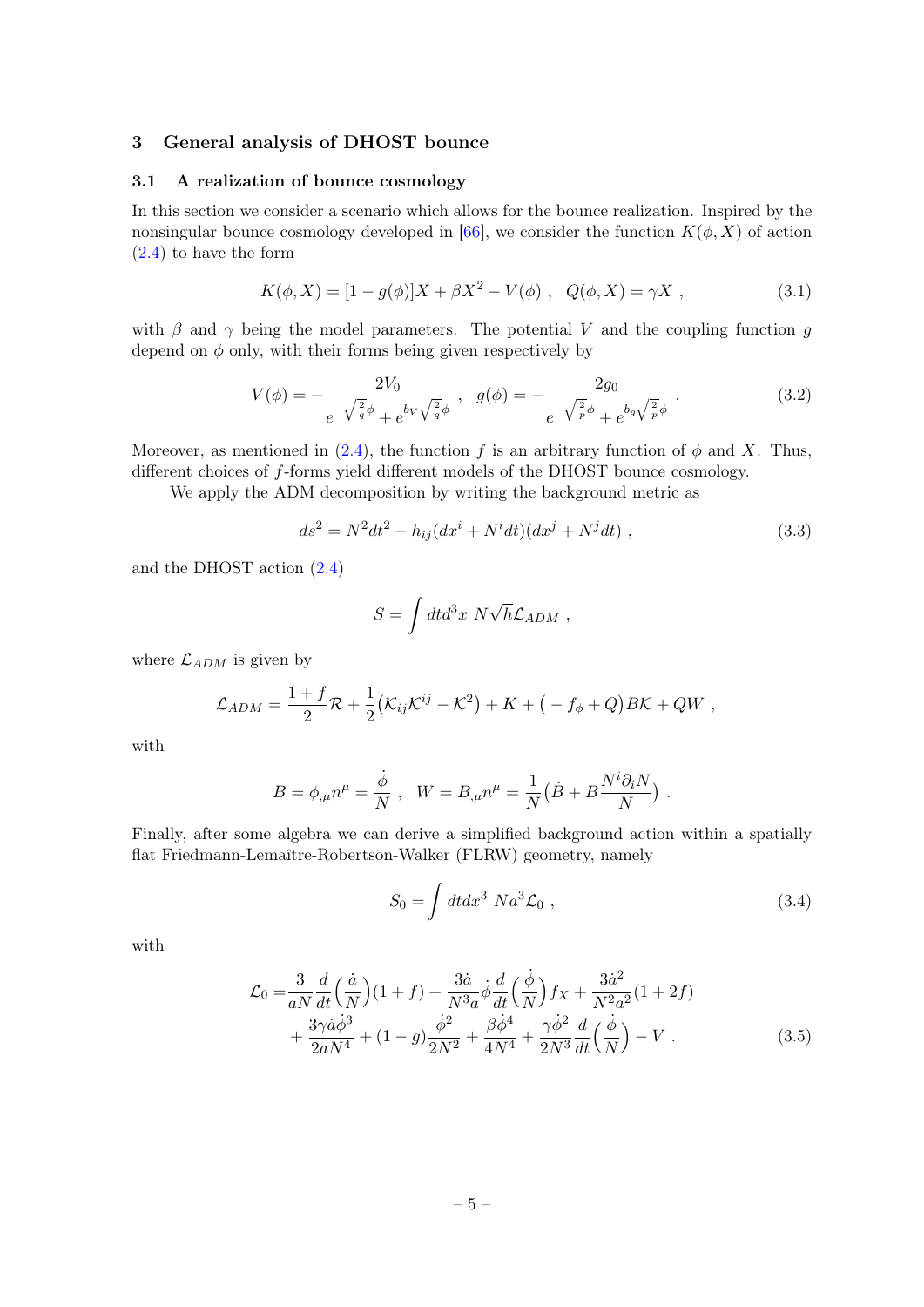#### <span id="page-6-0"></span>3.2 Background Dynamics

Let us now extract the field equations of the aforementioned action. These equations can be calculated with the help of the stress energy tensor or alternatively through variation of the background action [\(3.4\)](#page-5-2) with respect to N, a and  $\phi$ , respectively. In this article we follow the second method, yielding

<span id="page-6-3"></span><span id="page-6-2"></span>
$$
\frac{1}{6}(1-g)\dot{\phi}^2 + \frac{1}{4}\beta\dot{\phi}^4 + \gamma H\dot{\phi}^3 + \frac{V}{3} - H^2 = f_{a1} , \qquad (3.6)
$$

$$
\frac{1}{2}(1-g)\dot{\phi}^2 + \frac{1}{4}\beta\dot{\phi}^4 - \gamma\dot{\phi}^2\ddot{\phi} - V(\phi) + 3H^2 + 2\dot{H} = f_{a2} , \qquad (3.7)
$$

<span id="page-6-1"></span>
$$
\tilde{\mathcal{P}}\ddot{\phi} + \tilde{\mathcal{D}}\dot{\phi} + V_{\phi} = f_{a3} , \qquad (3.8)
$$

where  $N = 1$  has been imposed in the final result. The parameters  $f_{a1}$ ,  $f_{a2}$ ,  $f_{a3}$  quantify the effect of the DHOST terms at the background equations and are given as

$$
f_{a1} \equiv H \dot{\phi} f_{\phi} + H \dot{\phi}^{3} f_{\phi X} ,\nf_{a2} \equiv -[f_{\phi\phi} \dot{\phi}^{2} + (f_{\phi} + \dot{\phi}^{2} f_{\phi X}) \ddot{\phi}],\nf_{a3} \equiv 3(\dot{H} + 3H^{2})(f_{\phi} + f_{\phi X} \dot{\phi}^{2}) + 3H \dot{\phi}^{3} (f_{\phi\phi X} + f_{\phi X X} \ddot{\phi}) ,
$$
\n(3.9)

while

<span id="page-6-4"></span>
$$
\tilde{\mathcal{P}} = 1 - g + 6\gamma H \dot{\phi} + 3\beta \dot{\phi}^2 ,
$$
  

$$
\tilde{\mathcal{D}} = 3(1 - g)H + (9\gamma H^2 + 3\gamma \dot{H} - \frac{g_{\phi}}{2})\dot{\phi} + 3\beta H \dot{\phi}^2 .
$$

Equation [\(3.8\)](#page-6-1) is the dynamical equation of the scalar field  $\phi$ . We follow the convention and use Equations [\(3.6\)](#page-6-2), [\(3.7\)](#page-6-3) to eliminate the  $\dot{H}$  inside and then acquire

$$
\mathcal{P}\ddot{\phi} + \mathcal{D}\dot{\phi} + V_{\phi} = f_{a3} - \frac{3}{2}\gamma\dot{\phi}^{2}(3f_{a1} + f_{a2}), \qquad (3.10)
$$

where the functions  $P$  and  $D$  read as

$$
\mathcal{P} = 1 - g + 6\gamma H \dot{\phi} + 3\beta \dot{\phi}^2 + \frac{3}{2} \gamma^2 \dot{\phi}^4 ,
$$
  

$$
\mathcal{D} = 3(1 - g)H + (9\gamma H^2 - \frac{g_\phi}{2})\dot{\phi} + 3\beta H \dot{\phi}^2 - \frac{3}{2}(1 - g)\gamma \dot{\phi}^3 - \frac{9\gamma^2 H \dot{\phi}^4}{2} - \frac{3\beta \gamma \dot{\phi}^5}{2} .
$$
 (3.11)

In the detailed examples of the model building which shall be discussed in the next section, we shall use a set of parameters as follows,

<span id="page-6-5"></span>
$$
V_0 = 10^{-8}, \quad g_0 = 1.1, \quad \beta = 5, \quad \gamma = 3 \times 10^{-3},
$$
  
\n
$$
b_V = 100, \quad b_g = 0.5, \quad p = 0.01, \quad q = 0.1,
$$
 (3.12)

where all parameters are expressed in units of the reduced Planck mass in the rest of the paper. As the background equations depend on the DHOST term, we need to fix the explicit forms of the DHOST term to acquire the numerical evolution. For simplicity, we only consider the cases of  $f = f(X)$  and  $f = f(\phi)$  in the next section. Before going to these cases, we would like to take a look at the generic discussion on cosmological perturbation in the following subsection.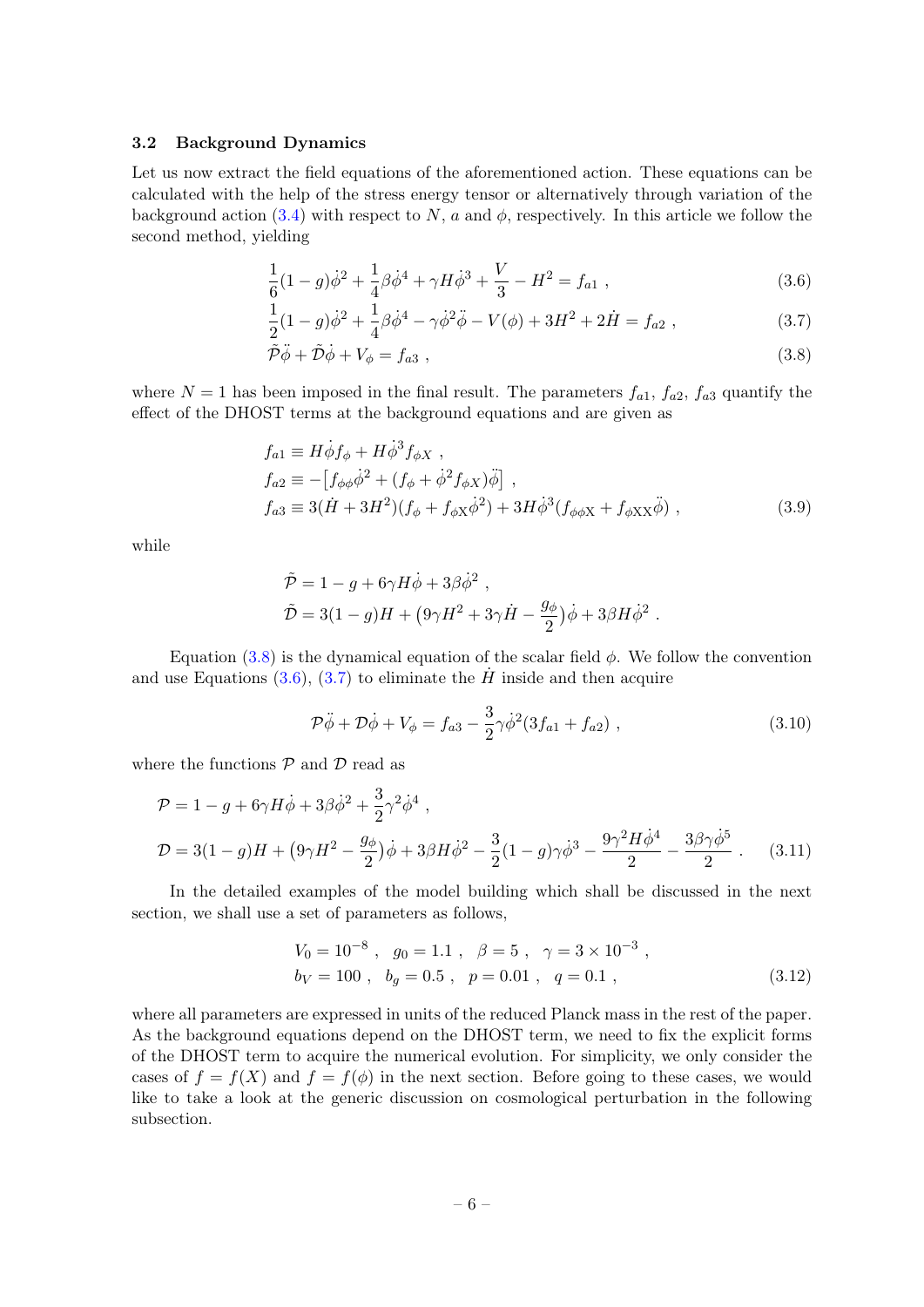#### <span id="page-7-0"></span>3.3 Cosmological perturbations

This section is devoted to the study of cosmological perturbations within the scenario at hand. For the DHOST bounce model there are three physical degrees of freedom, namely one scalar and two tensor modes.

We start with tensor perturbations first. The generic property of tensor perturbations in the scalar-tensor theory is discussed in [\[104\]](#page-22-2), and the quadratic action for tensor modes in the FLRW background takes the generic form as

<span id="page-7-1"></span>
$$
S_{2,T(General)} = \int dt d^3x \frac{a^3}{2} \left( \dot{\gamma}_{ij} \hat{\mathcal{G}}^{ij,kl} \dot{\gamma}_{kl} - \gamma_{ij} \hat{\mathcal{W}}^{ij,kl} \gamma_{kl} \right) , \qquad (3.13)
$$

in which  $\gamma_{ij}$  are tensor perturbations and  $\hat{\mathcal{G}}, \hat{\mathcal{W}}$  are determined by the theory. Then, we can substitute our action  $(2.4)$  into  $(3.13)$  and get

<span id="page-7-2"></span>
$$
S_{2,T(DHOST)} = \int d\tau d^3x \frac{a^2}{8} \left[ \gamma_{ij}^{\prime 2} - (1+f)(\nabla_k \gamma_{ij})^2 \right] , \qquad (3.14)
$$

where  $\tau$  is the conformal time defined by  $d\tau = dt/a$ , and a *l* represents the differentiation with respect to  $\tau$ . One can straightforwardly see from Equation [\(3.14\)](#page-7-2) that the ghost problem is absent in our case. The propagation speed of tensor modes is expressed by  $c_T^2 = 1 + f$ . In order to ensure the tensor modes of our model are free from gradient instability, the condition of  $1 + f > 0$  is required to be satisfied. Additionally, since  $c_T^2 \simeq 1$  today, we expect  $f \simeq 0$ in the late universe. Finally, as the scope of the present study is upon the construction of a stable bounce model, we leave the discussion on primordial gravitational waves as well as confrontation with observations in a future project.

After that, we come to scalar perturbations. We work in unitary gauge for convenience and we present the lengthy calculation of the detailed perturbation expansions in Appendix [B.](#page-14-0) Here we summarize the finally obtained reduced quadratic action for the curvature perturbation ζ, which acquires the form:

$$
S = \int d\tau d^3 x \frac{z_s^2}{2} \left[ \zeta'^2 - c_s^2 (\partial_i \zeta)^2 \right],
$$
 (3.15)

where

$$
\frac{z_s^2}{2a^2} = 3 + 2\left[ (Q_X - f_{\phi X})\dot{\phi}^3 - f_{\phi}\dot{\phi} - 2H \right]^{-2} \left[ \dot{\phi}^2 (K_X - 2Q_{\phi}) + \dot{\phi}^4 (K_{XX} - Q_{\phi X}) - 6H^2 \right] \n- 3H\dot{\phi} \left( 2f_{\phi} + \dot{\phi}^4 f_{\phi XX} + 5\dot{\phi}^2 f_{\phi X} \right) + 12HQ_X\dot{\phi}^3 + 3H\dot{\phi}^5 Q_{XX} \right],
$$
\n
$$
(-\frac{z_s^2}{2a^2})c_s^2 = 1 + f + \frac{2}{a} \frac{d}{dt} \left[ \frac{a(f_X\dot{\phi}^2 - f - 1)}{2H - (Q_X - f_{\phi X})\dot{\phi}^3 + f_{\phi}\dot{\phi}} \right].
$$

We can examine the absence of ghost and gradient instabilities by determining the positivity of the parameters  $z_s^2$  and the sound speed squared  $c_s^2$  respectively, under the specific investigated models. In the rest of the paper we will numerically examine the posibility of  $z_s^2$ and  $c_s^2$  in specific models.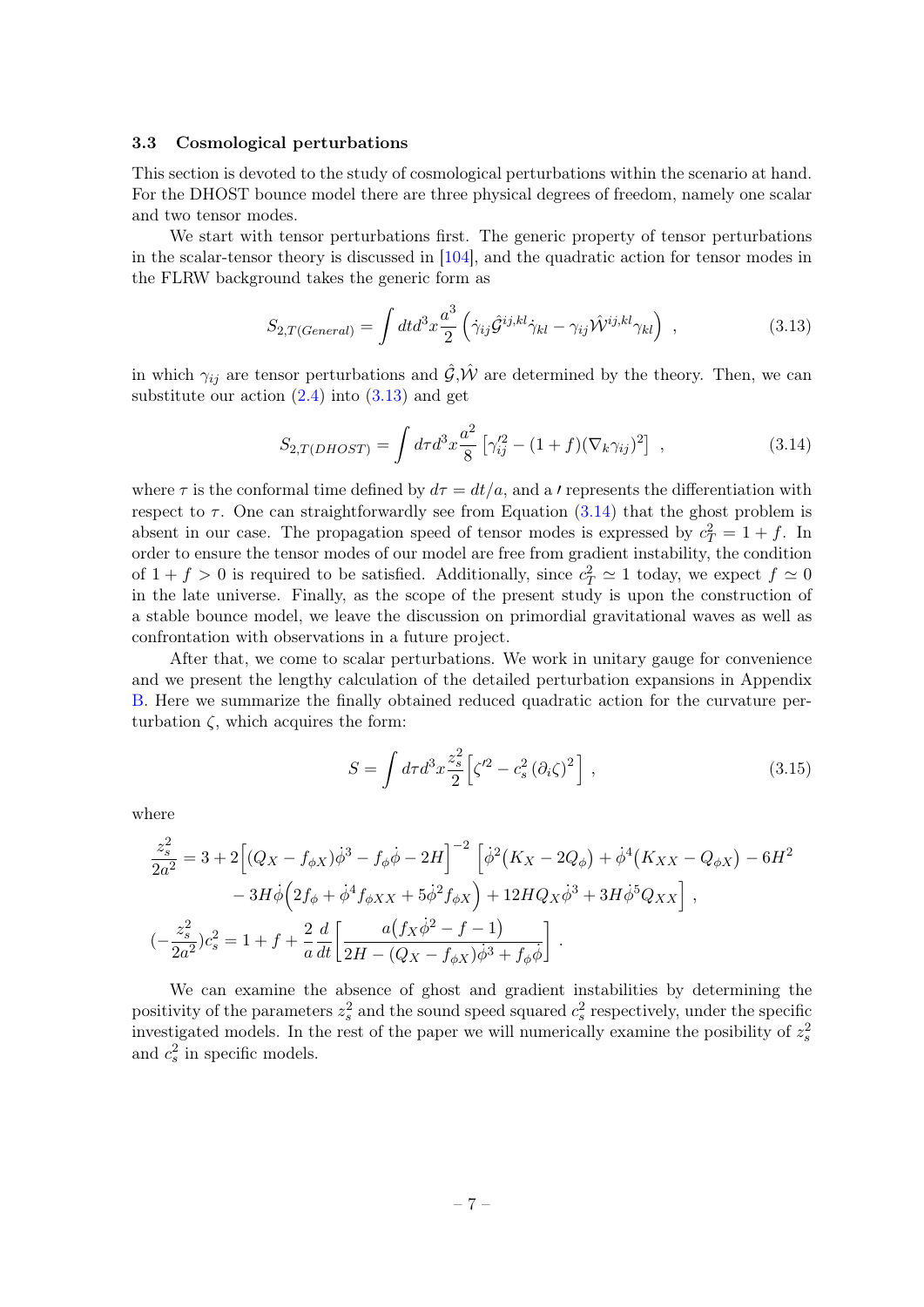#### <span id="page-8-0"></span>4 Specific examples for stable DHOST bounces

In this subsection, we consider several concrete examples that are obtained by choosing different forms of the function f. We deal with a simple case  $f = f(X)$  in which the DHOST correction does not affect the background behaviour of the Horndeski bounce. Then, we consider another case  $f = f(\phi)$  where the background dynamics can be dramatically affected. For both cases, the DHOST term is found to be able to cure the gradient instability around the bounce phase, which is the main point of the present work.

# <span id="page-8-1"></span>4.1 Case 1:  $f = f(X)$

By adopting  $f = f(X)$ , one can see from Equation [\(3.9\)](#page-6-4) that  $f_{a1} = f_{a2} = f_{a3} = 0$ . Accordingly, the background equations of motion do not change when compared to the model proposed in  $[66]$ . The numerical results for the evolution of the Hubble parameter H and the equation-of-state parameter  $w$  (which is defined as the ration between the pressure and energy density of the scalar field) are presented in Figure [1,](#page-8-2) and the numerical evolution of the background scalar field  $\phi$  is provided in Figure [2.](#page-9-0) The zoomed-in views of the evolutions are also shown around the bounce point.



<span id="page-8-2"></span>**Figure 1.** Numerical evolution of the Hubble parameter  $H$  and the equation-of-state parameter  $w$ as functions of cosmic time when  $f = f(X)$ . The main plot shows that a nonsingular bounce occurs, and that the time scale of the bounce is short (which is referred as fast bounce). The insert shows the detailed evolution around the bounce point.

<span id="page-8-3"></span>The parameters  $z_s^2$  and  $c_s^2$  from Equation [\(4.1\)](#page-8-3) can be further simplified to be

$$
\frac{z_s^2}{2a^2} = 3 + \frac{2[\dot{\phi}^2(K_X - 2Q_\phi) + \dot{\phi}^4(K_{XX} - Q_{\phi X}) - 6H^2 + 12HQ_X\dot{\phi}^3 + 3H\dot{\phi}^5Q_{XX}]}{(Q_X\dot{\phi}^3 - 2H)^2},
$$
  

$$
\left(-\frac{z_s^2}{2a^2}\right)c_s^2 = 1 + f + \frac{2}{a}\frac{d}{dt}\left[\frac{a(f_X\dot{\phi}^2 - f - 1)}{2H - Q_X\dot{\phi}^3}\right].
$$
 (4.1)

Since the expression of  $z_s^2$  is the same as in [\[66\]](#page-20-3), the analyses on the positivity of  $z^2$  remain the same. Therefore, the model at hand is free of ghost instability.

Let us now investigate the evolution of the  $c_s^2$  and  $c_T^2$  terms to examine whether the gradient instability can be safely solved in this specific example. For simplicity, we consider the form of  $f(X)$  to be a polynomial function of X, namely  $f(X) = \sum c_n X^n$ . Additionally,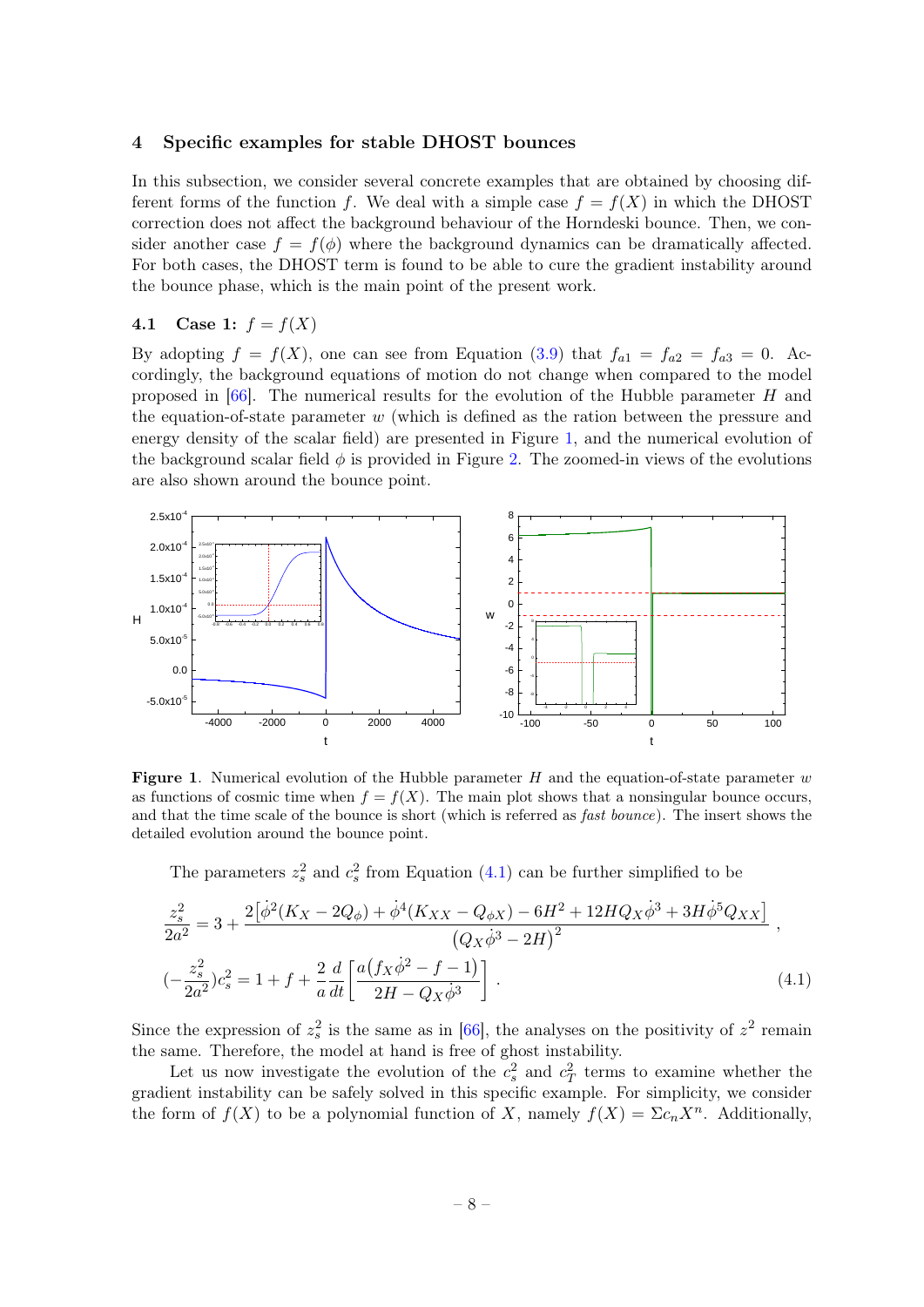the condition that, the propagation speed of tensor modes  $c_T^2 = 1 + f$  approaches 1 in the late universe where  $X \to 0$ , can automatically yield the constraint  $c_0 = 0$ .

With the parameters chosen in [\(3.12\)](#page-6-5), we can numerically solve  $c_s^2$  and  $c_T^2$  along with the background evolution. The results with different  $f(X)$  forms are displayed in Figure [3.](#page-10-1) Note that, the function  $f(X)$  is almost 0 outside the bounce phase since  $X \simeq 0$  according to Figure [2,](#page-9-0) and hence the DHOST term yield little effect on  $c_s^2$  and  $c_T^2$  when it is away from the bounce. In this case, the dynamics of the perturbation will be similar to the case as analyzed in [\[66\]](#page-20-3). Thus, we only plot the behaviour of  $c_s^2$  and  $c_T^2$  near the bounce point (i.e. in the neighbourhood of  $t = 0$ , for convenience.

The forms of  $f(X)$  examined are:

- 1.  $f = 0$ . In this special case our model can exactly reduce back to the original bounce model merely based on Horndeski theory as in [\[66\]](#page-20-3), where there is no DHOST effect. As one can see in the left-top panel of Figure [3,](#page-10-1) we have  $c_s^2 < 0$  lasting for a short period around the bounce point. This indicates exactly the gradient instability for nonsingular Horndeski bounces.
- 2.  $f = c_1 X^2$ . In this case we again find that the criterion of  $c_s^2 > 0$  and  $c_T^2 > 0$  can be always satisfied if we take a sufficiently large value of  $c_2$  (for the specific parameter values that we chose for the background evolution  $(3.12)$  we obtain  $c_2 \geq 5000$ . Additionally, for this example we also acquire  $c_s^2 > 1$  and  $c_T^2 > 1$  for a short interval.
- 3.  $f = c_2 X^3$ . In this case we find that the criterion of  $c_s^2 > 0$  and  $c_T^2 > 0$  can be always satisfied if  $c_3 > 2 * 10^6$  with the background model parameters of [\(3.12\)](#page-6-5). Furthermore, there also exists a short period for  $c_s^2 > 1$  and  $c_T^2 > 1$  during the bounce phase.
- 4.  $f = c_1 X^2 + c_2 X^3$ . Having the above examples in mind, we now consider this combined model in order to fulfill the requirement of  $c_s^2 > 0$  and  $c_T^2 > 0$ , and additionally to weaken the  $c_s^2 > 1$  and  $c_T^2 > 1$  phase around the bounce. As we observe in Figure [3,](#page-10-1) this can indeed be obtained.



<span id="page-9-0"></span>Figure 2. Numerical evolution of the background scalar field  $\phi$  and its time derivative  $\dot{\phi}$  as functions of cosmic time when  $f = f(X)$ .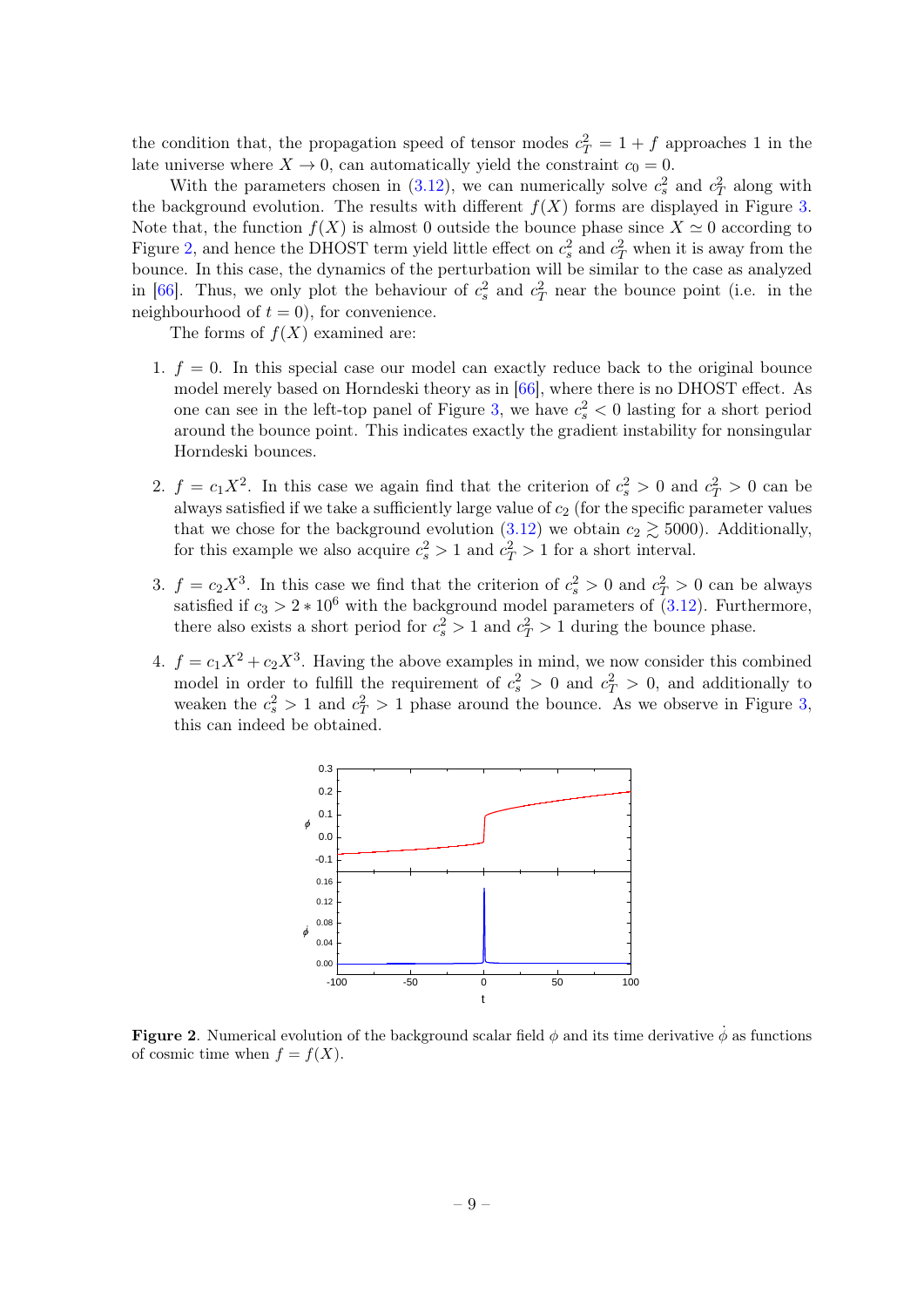# <span id="page-10-0"></span>**4.2** Case 2:  $f = f(\phi)$

In this subsection we further consider the case with  $f = f(\phi)$  in order to show how generally the DHOST terms can cure the gradient instability in nonsingular bounce cosmologies. In this case the background equations of motion are apparently affected by the DHOST term. Nevertheless, by constructing explicit examples we find that nonsingular bounces without ghost and gradient instabilities can still be obtained.

We will examine one successful example  $f = e^{-0.1\phi^2} (1 - e^{-0.2\phi^2})$  in this section. We first draw the numerical evolution of the Hubble paramete  $H$  to show that a nonsingular bounce can happen in Figure [4.](#page-11-1) Note that the bounces may happen multiple times, which is different from previous models.

We begin our perturbation analysis with the ghost issue. Since  $z_T^2 = a^2/8$  is always positive, we only need to plot  $z_s^2$  to show there is no ghost instability. The numerical evolution of  $z_s^2$  is plotted in Figure [5.](#page-11-2) We can see from the numerical results that  $z_s^2$  is always positive, hence the ghost problem is absent in our model.

Then we come to the propagation speed squared  $c_s^2$  and  $c_T^2$ . We provide the numerical evolution of  $c_s^2$  and  $c_T^2$  in Figure [6.](#page-12-1) By explicitly showing their behaviour both globally and locally near the bounce, one can read that  $c_s^2$  and  $c_T^2$  are always positive, and therefore the



<span id="page-10-1"></span>**Figure 3.** Numerical evolution of the propagation speed squared,  $c_s^2$  of scalar perturbations and  $c_T^2$ of tensor perturbations, as functions of the cosmic time t near the bounce point, with the DHOST function being  $f = 0$  (top left),  $f = 5000X^2$  (top right),  $f = 2 \times 10^6 X^3$  (bottom left) and  $f =$  $300X^2 + 6 \times 10^5 X^3$  (bottom right), respectively. The values of model parameters are provided in  $(3.12).$  $(3.12).$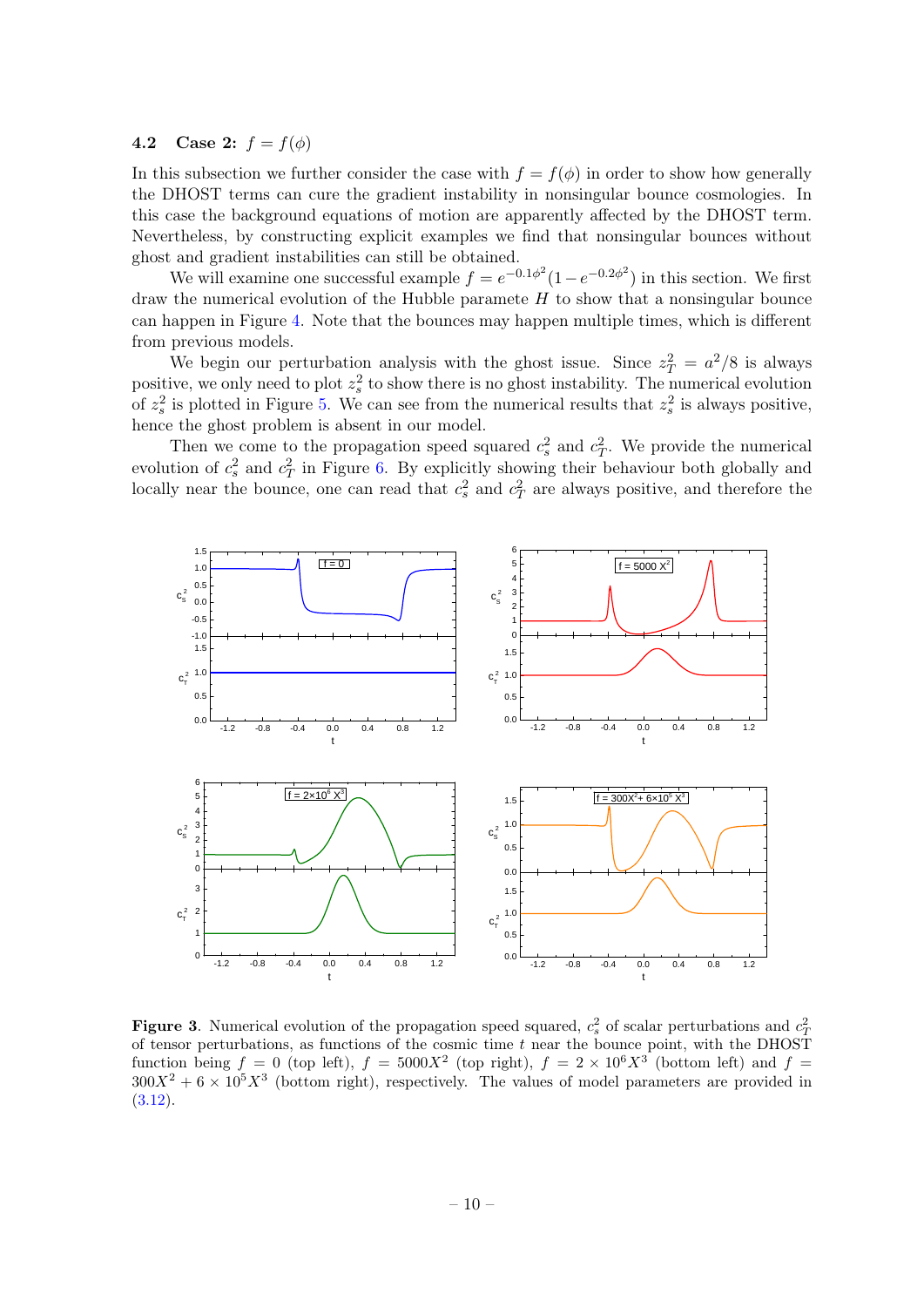

<span id="page-11-1"></span>**Figure 4.** Numerical evolution of the Hubble parameter H of the background as a function of the cosmic time t, with the DHOST function being  $f = e^{-0.1\phi^2}(1 - e^{-0.2\phi^2})$ . The values of model parameters are provided in [\(3.12\)](#page-6-5).



<span id="page-11-2"></span>**Figure 5.** Numerical evolution of  $z_s^2$  as a function of cosmic time t, with the DHOST function being  $f = e^{-0.1\phi^2} (1 - e^{-0.2\phi^2})$ . The values of model parameters are provided in [\(3.12\)](#page-6-5).

gradient instability can be fully solved.

# <span id="page-11-0"></span>5 Super-luminality

In the above explicit scenarios we showed that the DHOST corrections to the Horndeski bounces can remove the ghost and Laplacian instabilities by making  $c_s^2$  to be larger than 0 throughout the whole cosmological evolution. Nevertheless, as we have seen, there exist a short period around the bounce phase where the value of sound speed squared is larger than unity, i.e.  $c_s^2 > 1$ . This arises from the fact that the appearance of the DHOST terms can modify the dispersion relation of primordial perturbations and uplift the value of  $c_s^2$ with added operators. Actually this is the mechanism that increases  $c_s^2$  and allows us to avoid the  $c_s^2 < 0$  regime. Although we should try to make a subtle fine-tuning in order to construct a model in which the aforementioned uplift of  $c_s^2$  could simultaneously remove the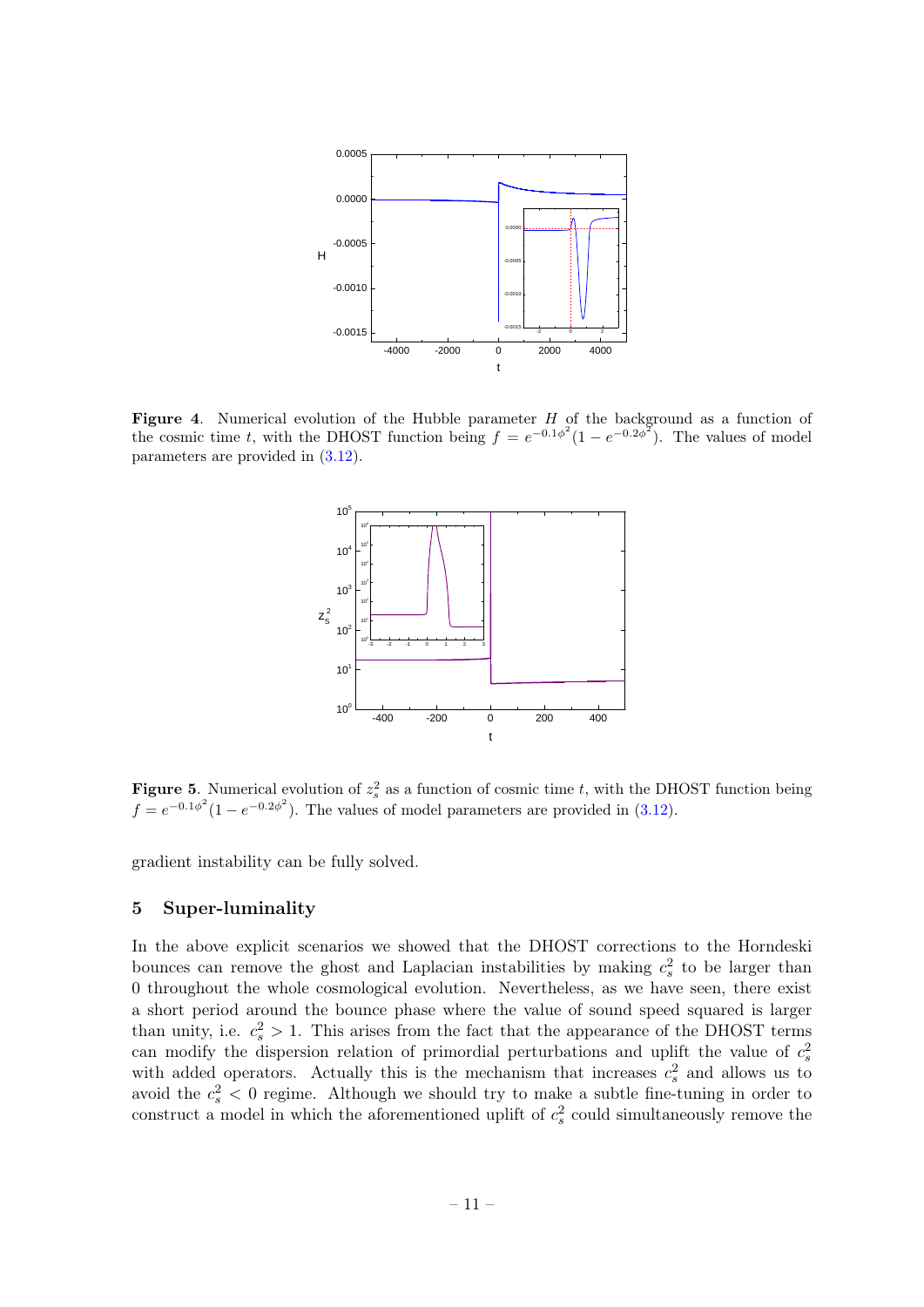

<span id="page-12-1"></span>**Figure 6.** Evolution of the sound speed squared  $c_s^2$  and  $c_T^2$  with the DHOST function being  $f =$  $e^{-0.1\phi^2}(1-e^{-0.2\phi^2}).$ 

 $c_s^2 < 0$  regime but without entering into the  $c_s^2 > 1$  region, there is no need to do that since in our case super-luminality is not problematic since it does not necessarily correspond to acausality [\[101,](#page-22-0) [105–](#page-22-3)[108\]](#page-22-4). In particular, super-luminality is known to be a general feature of large classes of Horndeski/Galileon theories, however, it does not imply pathologies or acausality necessarily, since superluminal propagation around specific solutions might imply simply that the theory cannot be UltraViolet-completed by a weekly coupled string theory or a Lorentz-invariant, local Quantum Field Theory [\[109\]](#page-22-5). In summary, in the scenarios of DHOST bounces examined in the present work we conclude that super-luminal propagation, although it could be removed by fine-tuning, is not problematic.

#### <span id="page-12-0"></span>6 Conclusion and discussions

In this work, we have presented a new class of nonsingular bounce cosmology free from pathologies and instabilities, based on the DHOST theories. In this type of scenarios, the gradient instability that widely exists in nonsingular bounce cosmologies in the framework of scalar-tensor and Horndeski/Galileon theories is removed by the effects of the DHOST terms due to the modification that they later bring about to the dispersion relation of primordial perturbations. In this regard, the DHOST bounce cosmology can serve as a possibly healthy paradigm of the very early universe alternatively to inflation.

In the concrete realizations that we investigated, there can be at least two categories of bounce models, depending on the whether the DHOST function  $f$  is a function of the scalar field  $\phi$  or its kinetic term X. According to our detailed analysis, both types of models can avoid ghost as well as gradient instabilities throughout the whole background evolution.

The above behaviour is obtained due to the fact that although the DHOST correction terms do not alter the background evolution, they do modify the dispersion relation of scalar perturbations, leading the squared sound speed to be uplifted and thus moving away from the  $c_s^2 < 0$  regime that was plaguing the standard Horndeski/Galileon bounces. This uplifting may however lead  $c_s^2$  to obtain superluminal values during sort periods of the evolution, nevertheless as we discussed this superluminality is not problematic since it does not correspond to acausality, and thus it does not need to get removed by fine-tuning. Finally, concerning the propagation speed of gravitational waves, we saw that although this is altered by the effect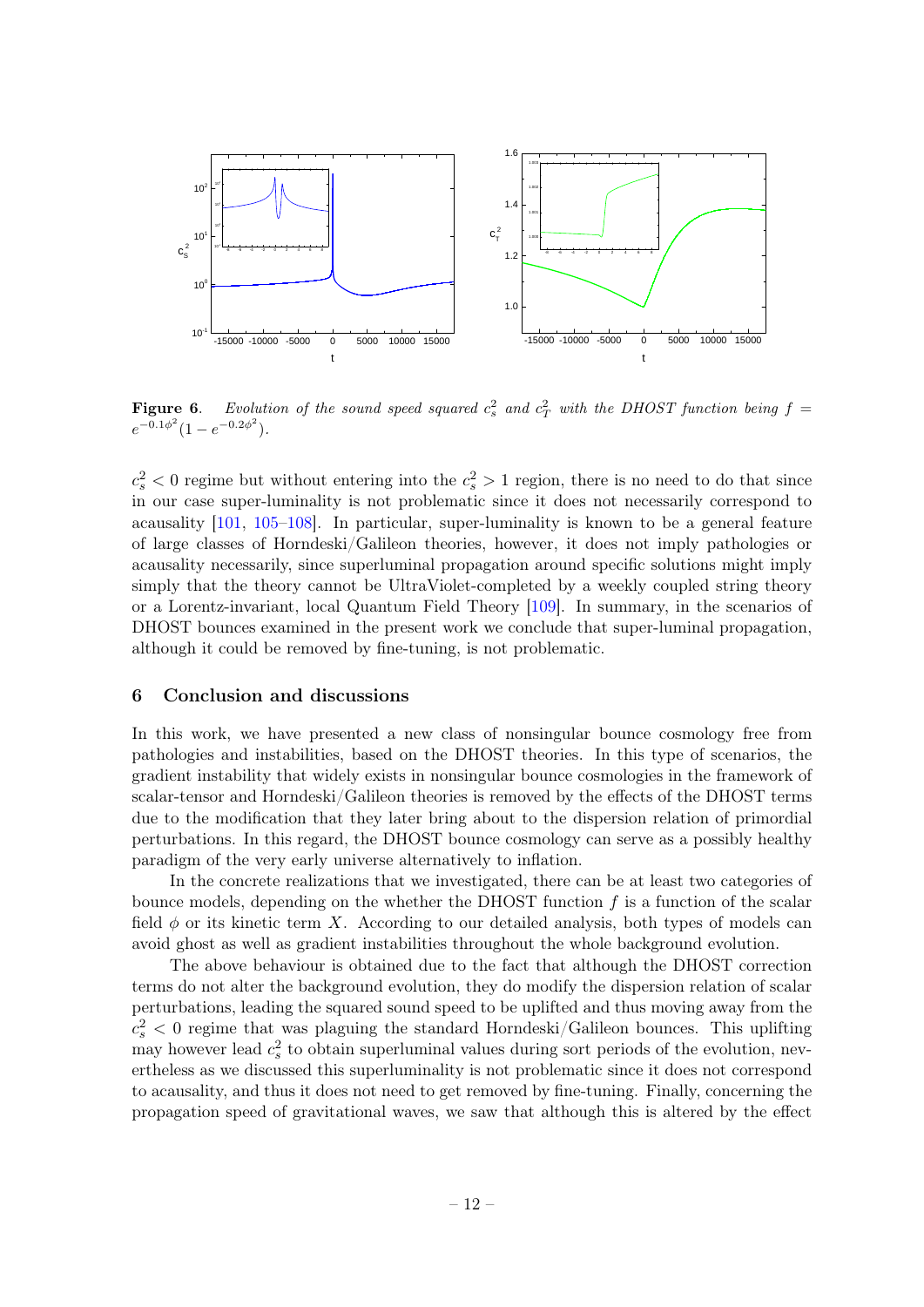of the DHOST correction terms, one can suitably choose the function  $f$  in order to obtain a late-time speed equal to the light speed and thus easily bypass the current gravitational wave constraints.

The present study has illustrated the theoretical possibility of a healthy nonsingular bounce in the framework of DHOST theories. The construction of more realistic scenarios should also incorporate confrontation with various observational constraints, including the high precision CMB measurement of primordial power spectrum, the tension between the tensor-to-scalar ratio and primordial non-gaussianities, as well as particle production and reheating process required to smoothly connect the observed thermal big bang expansion. All these topics deserve to be studied in a separate follow-up project.

# Acknowledgement

We are grateful to R. Brandenberger, D. Easson, X. Gao, A. Marciano, J. Quintin, T. Qiu, M. Sasaki, A. Vikman, D. G. Wang, Y. Wang and M. Yamaguchi for long-termed discussions and valuable comments. AI thanks the support of CAS-TWAS president fellowship for the PhD program. YFC is supported in part by the NSFC (Nos. 11722327, 11653002, 11961131007, 11421303), by the CAST-YESS (2016QNRC001), by the National Youth Thousand Talents Program of China, and by the Fundamental Research Funds for Central Universities. YZ is supported in part by the NSFC (No. 11847239), and by the CAS Key Laboratory for Researches in Galaxies and Cosmology (No. 18010203). ENS is supported partly by the USTC fellowship for international visiting professors. This work is partially based upon work from COST Action "Cosmology and Astrophysics Network for Theoretical Advances and Training Actions", supported by COST (European Cooperation in Science and Technology). All numerics were operated on the computer clusters  $LINDA \& JUDY$  in the particle cosmology group at USTC.

# <span id="page-13-0"></span>A Quadratic DHOST Theory

In order to evade Ostrogradski instabilities the Hessian matrix of the Lagrangian [\(2.1\)](#page-3-1), using  $(2.2)$ , should be degenerate. This imposes constraints on the choices of  $a_i$ 's and  $b_i$ 's. Following [\[99\]](#page-21-17), all possible types of DHOST theories that are purely quadratic (namely with  $f_3 = b_i = 0$ ) are listed as follows.

- 1. Minimally coupled theories. This category contains three cases.
	- (a) <sup>(2)</sup>M–I: There are three free functions  $a_1, a_2$  and  $a_3$ , whose constraints are

$$
a_4 = \frac{a_1}{X} , \quad a_5 = \frac{a_1(a_1 + 2a_2) + 2a_1a_3X + 3a_3^2X^2}{4(a_1 + 3a_2)X^2} , \quad a_2 \neq -\frac{a_1}{3} .
$$

(b) <sup>(2)</sup>M–II: There are three free functions  $a_1, a_4, a_5$ , which are constrained by  $a_2 =$  $-\frac{a_1}{3}$  and  $a_3 = -\frac{a_1}{3X}$ .

(c) <sup>(2)</sup>M–III: There are four free functions  $a_2$ ,  $a_3$ ,  $a_4$ ,  $a_5$  and the unique condition  $a_1 = 0$ . There is only one scalar degree of freedom in this case.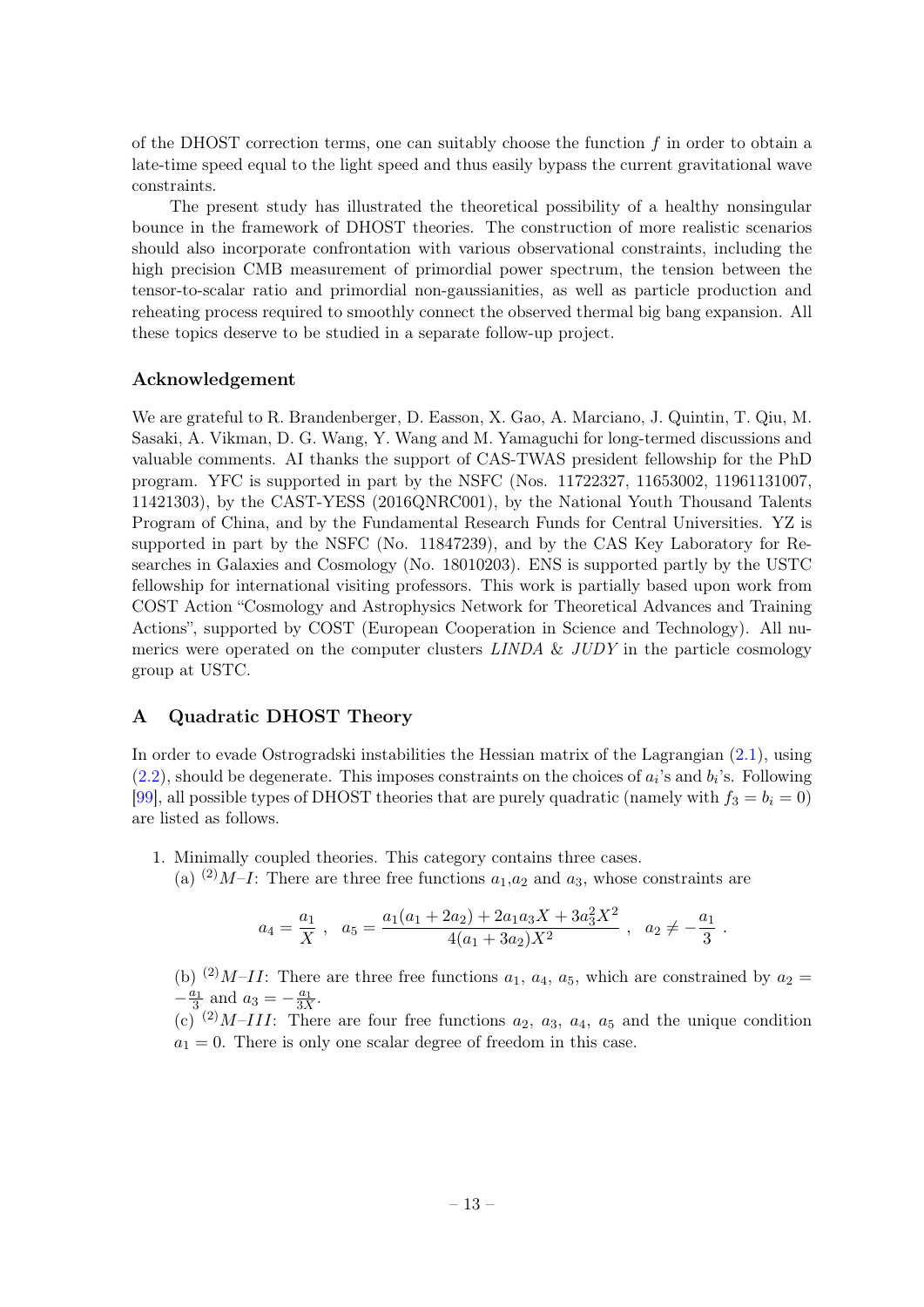2. Non-minimally coupled theories. This category contains four subcases.

(a) <sup>(2)</sup>N–I: There are three free functions  $f_2, a_1$  and  $a_3$ , with  $a_2 = -a_1 \neq \frac{f_2}{2\lambda}$  $\frac{J_2}{2X}$  and

$$
a_4 = \frac{1}{8(f_2 + 2a_1X)^2} \left\{ 4f_2 \left[ 3(a_1 + f_{2X})^2 - 2a_3f_2 \right] - 4a_3X^2 \left( -8a_1f_{2X} + a_3f_2 \right) \right. \\ \left. - 8X \left( 3a_1a_3f_2 - 8a_1^2f_{2X} - 4a_1f_{2X}^2 - 4a_1^3 - a_3f_2f_{2X} \right) \right\},
$$
  

$$
a_5 = \frac{1}{2(f_2 + 2a_1X)^2} \left( a_1 + a_3X + f_{2X} \right) \left[ a_1(a_1 - 3a_3X + f_{2X}) - 2a_3f_2 \right] .
$$

(b) <sup>(2)</sup>N–II: There are three free functions  $f_2$ ,  $a_4$ ,  $a_5$ , together with  $a_2 = -a_1 = \frac{f_2}{2\lambda}$ 2X and  $a_3 = \frac{f_2 - 2Xf_2X}{2X^2}$ .

(c) <sup>(2)</sup>N–*III*: There are three free functions  $f_2$ ,  $a_1$ ,  $a_2$ , and the corresponding constraints are given by

$$
a_1 + a_2 \neq 0, \quad a_1 \neq -\frac{f_2}{2X},
$$
  
\n
$$
a_3 = -\frac{2f_{2X}}{f_2}(a_1 + 3a_2) + \frac{(a_1 + 4a_2 + f_{2X})}{X} - \frac{f_2}{X^2},
$$
  
\n
$$
a_4 = \frac{2f_{2X}^2}{f_2} + \frac{a_1 - f_{2X}}{X} + \frac{f_2}{2X^2},
$$
  
\n
$$
a_5 = -\frac{1}{4f_2^2X^3} \Big[ 4f_2^3 - 2f_2^2X(3a_1 + 8a_2 + 6f_{2X}) + 8f_2f_{2X}X^2(f_{2X} + 2a_1 + 6a_2) - 12f_{2X}^2X^3(a_1 + 3a_2) \Big].
$$

Note that since the conventions in [\[99\]](#page-21-17) are  $X \equiv \nabla_{\mu} \phi \nabla^{\mu} \phi$  and the metric signature is  $(-, +, +, +)$ , the X in [\[99\]](#page-21-17) should be replaced by  $-2X$  when converting the convention into the present article.

Finally, we mention that the pure cubic theory, namely with  $f_2 = a_i = 0$ , and the merging between cubic theory and quadratic theory, are much more complicated than the quadratic theory above, and since are not needed for the purpose of our analysis we will not introduce them here.

#### <span id="page-14-0"></span>B Quadratic action of cosmological perturbations

In this Appendix we provide the quadratic action of cosmological perturbations of the above quadratic background action. To derive the quadratic action we decompose the metric  $g_{\mu\nu} =$  $n_{\mu}n_{\nu} - h_{\mu\nu}$ , and the lapse function and shift vector are written as

$$
N = 1 + \alpha \ , \quad N_i = \partial_i \sigma \ . \tag{B.1}
$$

The extrinsic curvature and acceleration are given by

$$
K_{\mu\nu} = \frac{1}{2} \mathcal{L}_n h_{\mu\nu} = \frac{1}{2} (\dot{h}_{ij} - N_{i|j} - N_{j|i}) ,
$$
  

$$
a^{\mu} = n^{\nu} \nabla_{\nu} n^{\mu} = h^{\mu i} \mathcal{D}_i \ln N , \quad a_{\mu} = h_{\mu\nu} a^{\nu} = \mathcal{D}_{\mu} \ln N .
$$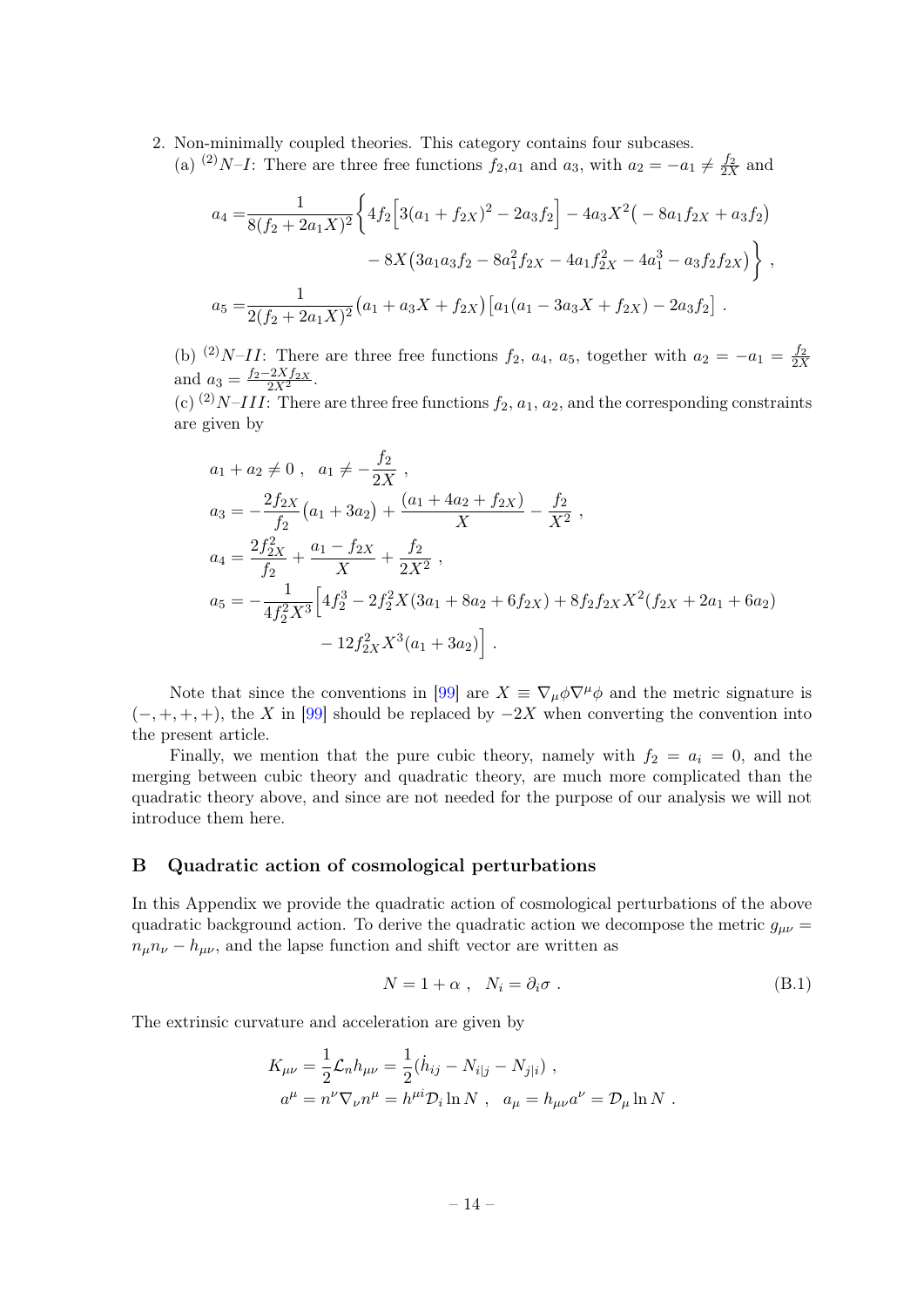The Ricci scalar can be expressed as

$$
-R = \mathcal{R} + K_{ij}K^{ij} - K^2 + 2\nabla_\mu(n^\mu K - a^\mu) ,
$$

where  $R$  is the Ricci scalar of the spatial coordinates. Afterwards, we apply the unitary gauge:

$$
\delta \phi = 0 \;, \quad h_{ij} = a^2 e^{2\zeta} \delta_{ij} \; . \tag{B.2}
$$

Beside, under this gauge, we have the scalar quantity  $\Box \phi = BK + W$ , where

$$
B = \phi_{,\mu} n^{\mu} = \frac{\dot{\phi}}{N} , \quad W = B_{,\mu} n^{\mu} = \frac{1}{N} \Big( \dot{B} + B \frac{N^i \partial_i N}{N} \Big) .
$$

Accordingly, the above basic quantities up to the second order become

$$
\mathcal{R} = -\frac{2}{a^2} \Big( \partial_i \zeta \partial^i \zeta + 2 \partial_i \partial^i \zeta - 4 \zeta \partial_i \partial^i \zeta \Big) ,
$$
  
\n
$$
K_{ij} = a^2 \delta_{ij} \Big[ H \Big( 1 + 2 \zeta - \alpha + \alpha^2 - 2 \zeta \alpha + 2 \zeta^2 \Big) + \dot{\zeta} \Big( 1 + 2 \zeta - \alpha \Big) \Big] - (1 - \alpha) \partial_i \partial_j \sigma + \Big( \partial_i \zeta \partial_j \sigma + \partial_j \zeta \partial_i \sigma - \partial^k \zeta \partial_k \sigma \delta_{ij} \Big) ,
$$
  
\n
$$
K = 3H \Big( 1 - \alpha + \alpha^2 \Big) + 3 \dot{\zeta} \Big( 1 - \alpha \Big) - (1 - 2 \zeta - \alpha) \Delta \sigma - \frac{1}{a^2} \partial_i \zeta \partial^i \sigma ,
$$
  
\n
$$
\mathcal{S} = K_j^i K_i^j = 3H^2 \Big( 1 - 2\alpha + 3\alpha^2 \Big) + 6H \dot{\zeta} \Big( 1 - 2\alpha \Big) + 3 \dot{\zeta}^2 - 2 \Big( H - 2H\alpha - 2H\zeta + \dot{\zeta} \Big) \Delta \sigma + \frac{1}{a^4} \partial_i \partial_j \sigma \partial^i \partial^j \sigma - \frac{2H}{a^2} \partial^i \zeta \partial_i \sigma ,
$$
  
\n
$$
K^2 = 9H^2 \Big( 1 - 2\alpha + 3\alpha^2 \Big) + 9 \dot{\zeta}^2 + (\Delta \sigma)^2 + 18H \dot{\zeta} \Big( 1 - 2\alpha \Big) - 6 \dot{\zeta} \Delta \sigma - 6H \Big( 1 - 2\alpha - 2 \zeta \Big) \Delta \sigma - \frac{6H}{a^2} \partial_i \zeta \partial^i \sigma ,
$$
  
\n
$$
B = \dot{\phi} \Big( 1 - \alpha + \alpha^2 \Big),
$$
  
\n
$$
W = \Big( 1 - 2\alpha + 3\alpha^2 \Big) \ddot{\phi} - \Big( 1 - 3\alpha \Big) \dot{\alpha} \dot{\phi} + \frac{\dot{\phi}}{a^2} \partial_i \alpha \partial^i \sigma .
$$

Now, for any scalar function such as  $P$ ,  $Q$  and  $f$ , the expansion up to second order becomes

$$
P = \overline{P} + \frac{1}{2}\dot{\phi}^2\alpha(3\alpha - 2)\overline{P_X} + \frac{1}{2}\dot{\phi}^4\alpha^2\overline{P_{XX}}.
$$
 (B.4)

Hence, the quadratic part for the scalar perturbations of the Einstein-Hilbert action is given by

$$
S_{EH}^{(2)} = \int dt d^3x a^3 \left[ -3H^2 \alpha^2 + 9H^2 \alpha \zeta - \frac{27}{2} H^2 \zeta^2 - 3\dot{\zeta}^2 + 6H\dot{\zeta}(\alpha - 3\zeta) -2H\alpha\Delta\sigma + 2\dot{\zeta}\Delta\sigma + \frac{1}{a^2} \left( \partial_i \zeta \partial^i \zeta - 2\alpha \partial_i \partial^i \zeta \right) \right].
$$
 (B.5)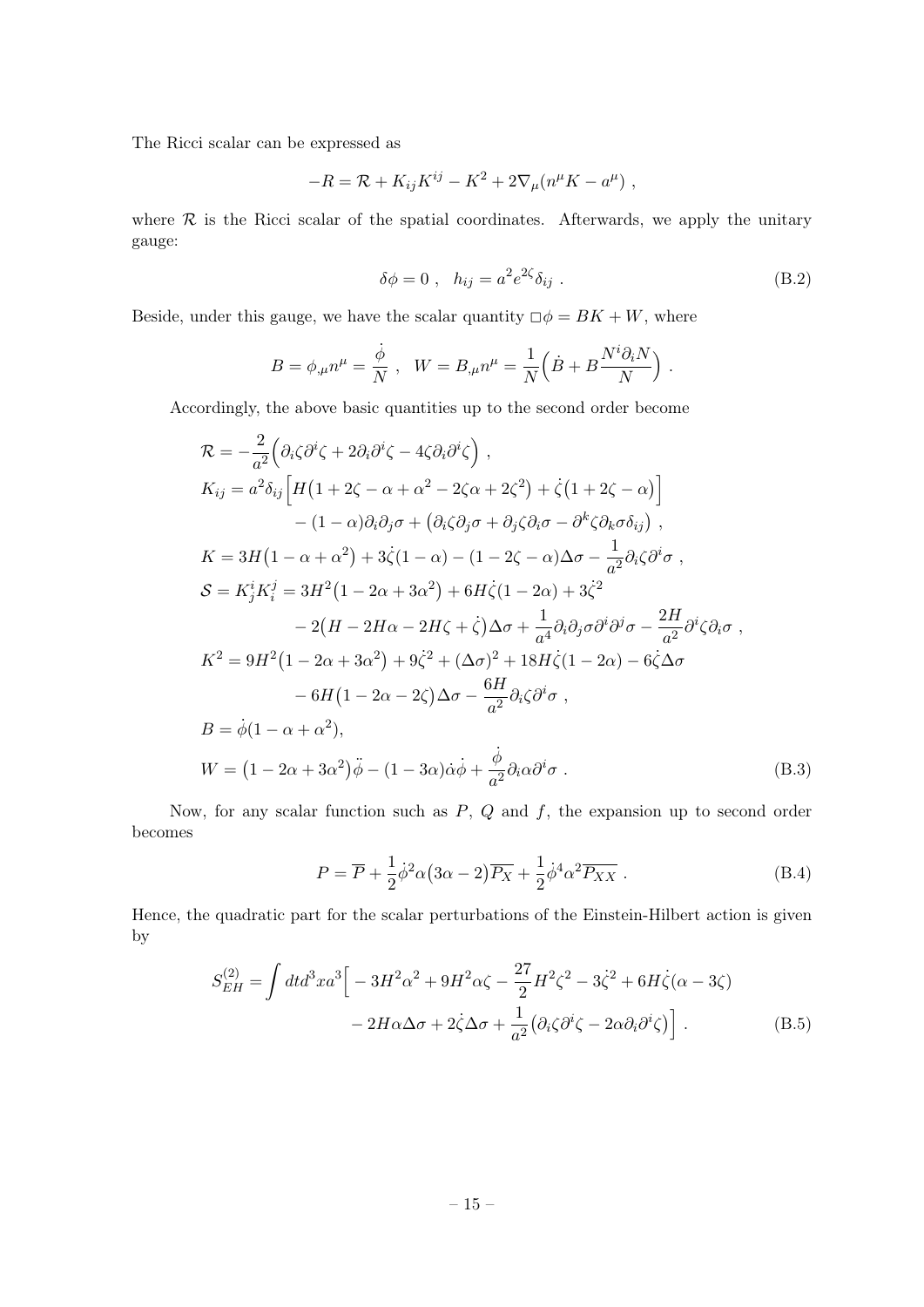Additionally, for the part involving  $K$  and  $Q$  terms in Equation [\(2.4\)](#page-4-0), the quadratic action is then expressed as

$$
S_{KQ}^{(2)} = \int dt d^3x a^3 \left\{ \left[ 3\zeta \left( \alpha + \frac{3}{2}\zeta \right) K + \frac{1}{2} \dot{\phi}^2 \left( \alpha^2 - 6\alpha \zeta \right) K_X + \frac{1}{2} \dot{\phi}^4 \alpha^2 K_{XX} \right] \right.+ \left( \ddot{\phi} + 3H\dot{\phi} \right) \left[ \left( \alpha^2 - 3\alpha \zeta + \frac{9}{2}\zeta^2 \right) Q + \frac{1}{2} \dot{\phi}^2 \left( 5\alpha^2 - 6\alpha \zeta \right) Q_X + \frac{1}{2} \dot{\phi}^4 \alpha^2 Q_{XX} \right] + Q\dot{\phi} \left[ \frac{1}{a^2} \partial^i \sigma \partial_i (\alpha - \zeta) + \dot{\alpha} (2\alpha - 3\zeta) + 3\dot{\zeta} (3\zeta - \alpha) + (\alpha - \zeta) \Delta \sigma \right] + Q_X \dot{\phi}^3 \alpha (\dot{\alpha} - 3\dot{\zeta} + \Delta \sigma) \right\}.
$$
 (B.6)

Therefore, the total quadratic action for the DHOST theory is give by

$$
S_2 = \int dt d^3x a^3 \mathcal{L}^{(2)} , \qquad (B.7)
$$

with

$$
\mathcal{L}^{(2)} = -3\dot{\zeta}^2 + \alpha^2 \Big[ \frac{1}{2} \dot{\phi}^2 K_X + \frac{1}{2} \dot{\phi}^4 K_X X + (\ddot{\phi} + 3H\dot{\phi}) \Big( Q + \frac{5}{2} \dot{\phi}^2 Q_X + \frac{1}{2} \dot{\phi}^4 Q_X X \Big) - 3H^2 \n- \frac{3}{2} H \dot{\phi} \Big( 2f_{\phi} + \dot{\phi}^4 f_{\phi X X} + 5 \dot{\phi}^2 f_{\phi X} \Big) \Big] \n+ 3\alpha \zeta \Big[ K - \dot{\phi}^2 K_X - (\ddot{\phi} + 3H\dot{\phi}) \Big( Q + \dot{\phi}^2 Q_X \Big) + 3H^2 + 3H\dot{\phi} \Big( f_{\phi} + \dot{\phi}^2 f_{\phi X} \Big) \Big] \n+ \frac{9}{2} \zeta^2 \Big[ K + (\ddot{\phi} + 3H\dot{\phi}) Q - 3H^2 - 3H f_{\phi} \dot{\phi} \Big] + \dot{\alpha} \dot{\phi} \Big[ (2Q + Q_X \dot{\phi}^2) \alpha - 3Q \zeta \Big] \n+ 3\dot{\zeta} \Big\{ 3 \Big[ \dot{\phi} (Q - f_{\phi}) - 2H \Big] \zeta - \alpha \Big[ \dot{\phi} (Q - f_{\phi}) + \dot{\phi}^3 (Q_X - f_{\phi X}) - 2H \Big] \Big\} + \frac{1 + f}{a^2} \partial_i \zeta \partial^i \zeta \n+ \frac{2}{a^2} \Big( f_X \dot{\phi}^2 - f - 1 \Big) \alpha \partial_i \partial^i \zeta + 2 \dot{\zeta} \Delta \sigma + \Big[ \dot{\phi}^3 (Q_X - f_{\phi X}) - f_{\phi} \dot{\phi} - 2H \Big] \alpha \Delta \sigma . \tag{B.8}
$$

Variation with respect to  $\sigma$  leads to the constraint

$$
\alpha = \frac{2\dot{\zeta}}{2H - Q_X \dot{\phi}^3 + f_{\phi}\dot{\phi} + f_{\phi X}\dot{\phi}^3} . \tag{B.9}
$$

Using the above constraint, one can derive the simplified action of scalar modes at second order as:

$$
S_2 = \int d\tau d^3x \frac{z_s^2}{2} \left[ \zeta'^2 - c_s^2 (\partial_i \zeta)^2 \right], \tag{B.10}
$$

and where

$$
\frac{z_s^2}{2a^2} = 3 + 2\left[ (Q_X - f_{\phi X})\dot{\phi}^3 - f_{\phi}\dot{\phi} - 2H \right]^{-2} \left[ \dot{\phi}^2 (K_X - 2Q_{\phi}) + \dot{\phi}^4 (K_{XX} - Q_{\phi X}) - 6H^2 - 3H\dot{\phi} \left( 2f_{\phi} + \dot{\phi}^4 f_{\phi XX} + 5\dot{\phi}^2 f_{\phi X} \right) + 12HQ_X\dot{\phi}^3 + 3H\dot{\phi}^5 Q_{XX} \right],
$$
  

$$
(-\frac{z_s^2}{2a^2})c_s^2 = 1 + f + \frac{2}{a}\frac{d}{dt} \left[ \frac{a(f_X\dot{\phi}^2 - f - 1)}{2H - (Q_X - f_{\phi X})\dot{\phi}^3 + f_{\phi}\dot{\phi}} \right].
$$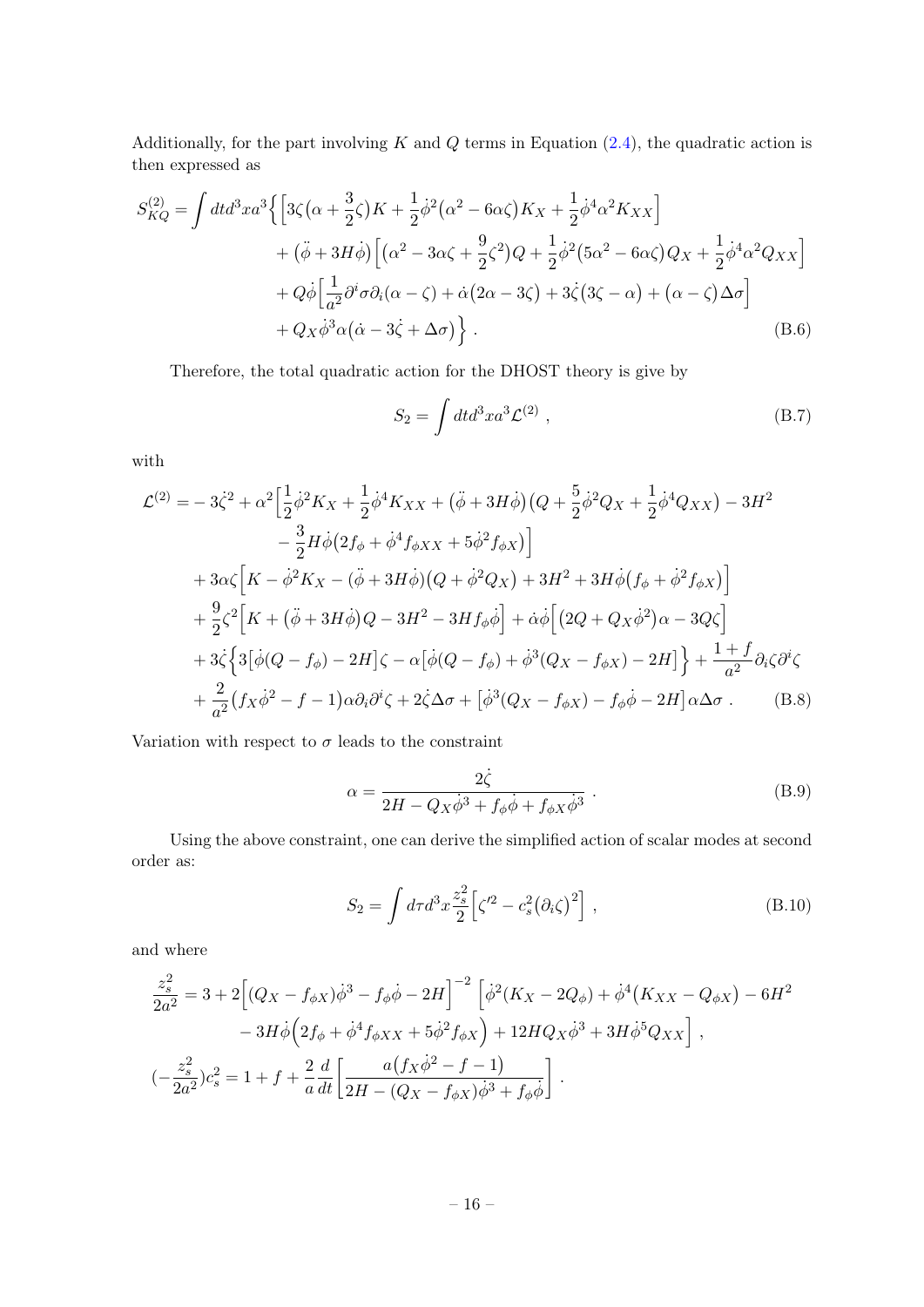#### References

- <span id="page-17-0"></span>[1] V. F. Mukhanov, H. A. Feldman and R. H. Brandenberger, Theory of cosmological perturbations. Part 1. Classical perturbations. Part 2. Quantum theory of perturbations. Part 3. Extensions, Phys. Rept. 215, 203 (1992).
- <span id="page-17-1"></span>[2] A. Borde and A. Vilenkin, Eternal inflation and the initial singularity, Phys. Rev. Lett. 72, 3305 (1994) [gr-qc/9312022].
- <span id="page-17-2"></span>[3] A. Borde, A. H. Guth and A. Vilenkin, *Inflationary space-times are incompletein past* directions, Phys. Rev. Lett. **90**, 151301 (2003) [gr-qc/0110012].
- <span id="page-17-3"></span>[4] M. Novello and S. E. P. Bergliaffa, Bouncing Cosmologies, Phys. Rept. 463, 127 (2008) [arXiv:0802.1634 [astro-ph]].
- [5] J. L. Lehners, Ekpyrotic and Cyclic Cosmology, Phys. Rept. 465, 223 (2008) [arXiv:0806.1245 [astro-ph]].
- [6] Y. F. Cai, Exploring Bouncing Cosmologies with Cosmological Surveys, Sci. China Phys. Mech. Astron. 57, 1414 (2014) [arXiv:1405.1369 [hep-th]].
- [7] D. Battefeld and P. Peter, A Critical Review of Classical Bouncing Cosmologies, Phys. Rept. 571, 1 (2015) [arXiv:1406.2790 [astro-ph.CO]].
- [8] R. Brandenberger and P. Peter, Bouncing Cosmologies: Progress and Problems, Found. Phys. 47, no. 6, 797 (2017) [arXiv:1603.05834 [hep-th]].
- <span id="page-17-4"></span>[9] Y. F. Cai, A. Marciano, D. G. Wang and E. Wilson-Ewing, Bouncing cosmologies with dark matter and dark energy, Universe 3, no. 1, 1 (2016)  $\ar{Xiv:1610.00938}$  [astro-ph.CO]].
- <span id="page-17-5"></span>[10] M. Gasperini and G. Veneziano, Pre-big bang in string cosmology, Astropart. Phys. 1, 317 (1993) [hep-th/9211021].
- <span id="page-17-6"></span>[11] J. Khoury, B. A. Ovrut, P. J. Steinhardt and N. Turok, The Ekpyrotic universe: Colliding branes and the origin of the hot big bang, Phys. Rev. D 64, 123522 (2001) [hep-th/0103239].
- <span id="page-17-7"></span>[12] J. Khoury, B. A. Ovrut, N. Seiberg, P. J. Steinhardt and N. Turok, From big crunch to big bang, Phys. Rev. D 65, 086007 (2002) [hep-th/0108187].
- <span id="page-17-8"></span>[13] D. Wands, Duality invariance of cosmological perturbation spectra, Phys. Rev. D 60, 023507 (1999) [gr-qc/9809062].
- <span id="page-17-9"></span>[14] F. Finelli and R. Brandenberger, On the generation of a scale invariant spectrum of adiabatic fluctuations in cosmological models with a contracting phase, Phys. Rev. D 65, 103522 (2002) [hep-th/0112249].
- <span id="page-17-10"></span>[15] R. Brandenberger, H. Firouzjahi and O. Saremi, Cosmological Perturbations on a Bouncing Brane, JCAP 0711, 028 (2007) [arXiv:0707.4181 [hep-th]].
- [16] Y. F. Cai, T. Qiu, R. Brandenberger, Y. S. Piao and X. Zhang, On Perturbations of Quintom Bounce, JCAP 0803, 013 (2008) [arXiv:0711.2187 [hep-th]].
- <span id="page-17-11"></span>[17] Y. F. Cai and X. Zhang, Evolution of Metric Perturbations in Quintom Bounce model, JCAP 0906, 003 (2009) [arXiv:0808.2551 [astro-ph]].
- <span id="page-17-12"></span>[18] S. Nojiri and S. D. Odintsov, Introduction to modified gravity and gravitational alternative for dark energy, Int. J. Geom. Meth. Mod. Phys. 4, 115 (2007) [hep-th/0601213].
- [19] S. Capozziello and M. De Laurentis, Extended Theories of Gravity, Phys. Rept. 509, 167 (2011) [arXiv:1108.6266 [gr-qc]].
- <span id="page-17-13"></span>[20] Y. F. Cai, S. Capozziello, M. De Laurentis and E. N. Saridakis, f(T) teleparallel gravity and cosmology, Rept. Prog. Phys. 79, no. 10, 106901 (2016) [arXiv:1511.07586 [gr-qc]].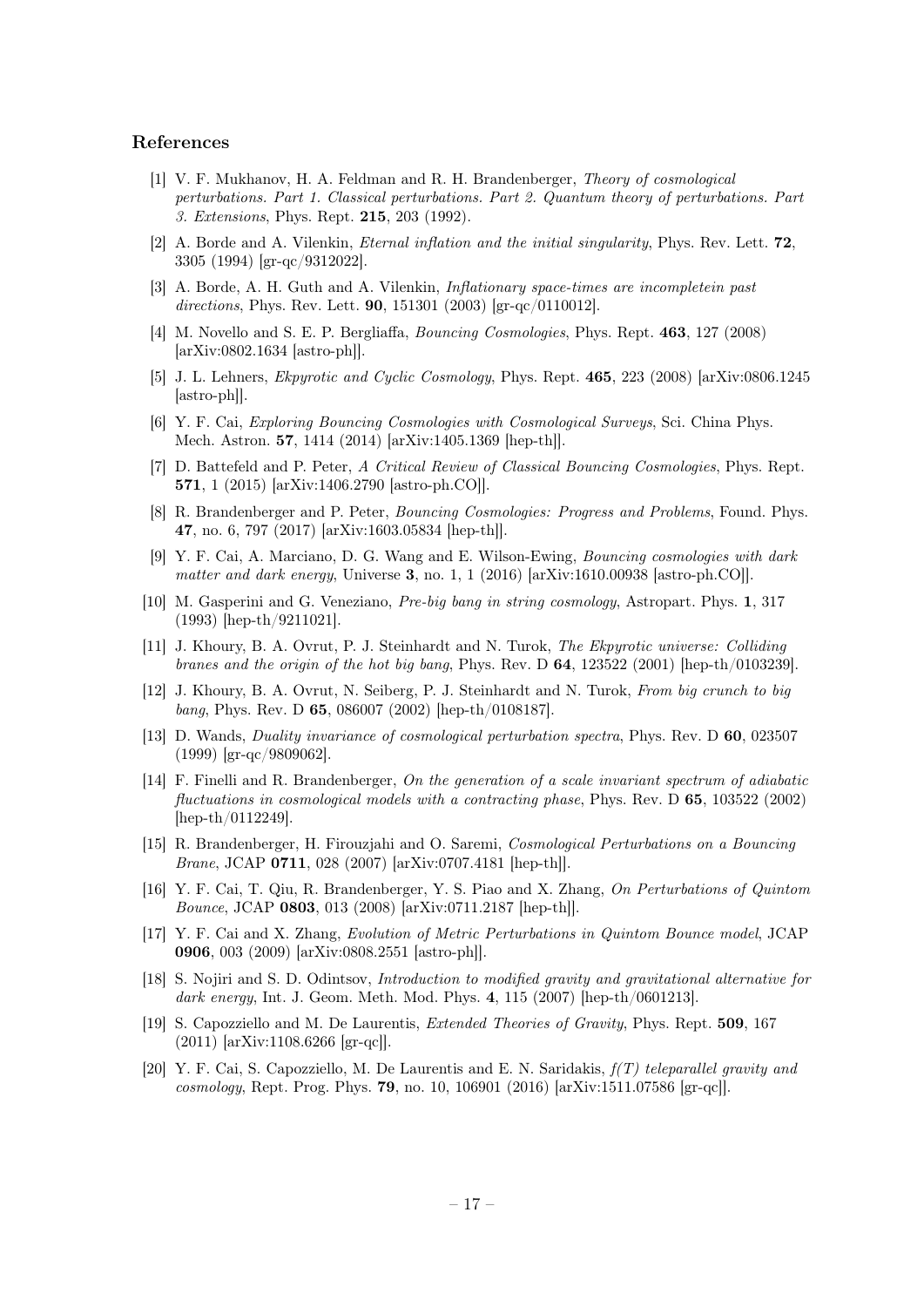- <span id="page-18-0"></span>[21] V. F. Mukhanov and R. H. Brandenberger, A Nonsingular universe, Phys. Rev. Lett. 68, 1969 (1992).
- [22] R. H. Brandenberger, V. F. Mukhanov and A. Sornborger, A Cosmological theory without singularities, Phys. Rev. D 48, 1629 (1993) [gr-qc/9303001].
- [23] Y. F. Cai and E. N. Saridakis, Cyclic cosmology from Lagrange-multiplier modified gravity, Class. Quant. Grav. 28, 035010 (2011) [arXiv:1007.3204 [astro-ph.CO]].
- <span id="page-18-1"></span>[24] D. Yoshida, J. Quintin, M. Yamaguchi and R. H. Brandenberger, Cosmological perturbations and stability of nonsingular cosmologies with limiting curvature, Phys. Rev. D 96, no. 4, 043502 (2017) [arXiv:1704.04184 [hep-th]].
- <span id="page-18-2"></span>[25] T. Biswas, A. Mazumdar and W. Siegel, Bouncing universes in string-inspired gravity, JCAP 0603, 009 (2006) [hep-th/0508194].
- <span id="page-18-3"></span>[26] T. Biswas, R. Brandenberger, A. Mazumdar and W. Siegel, Non-perturbative Gravity, *Hagedorn Bounce* & CMB, JCAP **0712**, 011 (2007) [hep-th/0610274].
- <span id="page-18-4"></span>[27] S. Nojiri and S. D. Odintsov, *Mimetic*  $F(R)$  *gravity: inflation, dark energy and bounce*, Mod. Phys. Lett. A 29, no. 40, 1450211 (2014) [arXiv:1408.3561 [hep-th]].
- <span id="page-18-5"></span>[28] P. Pavlovic and M. Sossich, Cyclic cosmology in modified gravity, Phys. Rev. D 95, no. 10, 103519 (2017) [arXiv:1701.03657 [gr-qc]].
- <span id="page-18-6"></span>[29] Y. F. Cai, S. H. Chen, J. B. Dent, S. Dutta and E. N. Saridakis, Matter Bounce Cosmology with the  $f(T)$  Gravity, Class. Quant. Grav. 28, 215011 (2011) [arXiv:1104.4349 [astro-ph.CO]].
- <span id="page-18-7"></span>[30] P. Sahoo, S. Bhattacharjee, S. K. Tripathy and P. K. Sahoo, Mod. Phys. Lett. A 35, no.13, 2050095 (2020) [arXiv:1907.08682 [gr-qc]].
- <span id="page-18-8"></span>[31] Y. F. Cai, C. Gao and E. N. Saridakis, *Bounce and cyclic cosmology in extended nonlinear* massive gravity, JCAP 1210, 048 (2012) [arXiv:1207.3786 [astro-ph.CO]].
- <span id="page-18-9"></span>[32] Y. Shtanov and V. Sahni, Bouncing brane worlds, Phys. Lett. B 557, 1 (2003) [gr-qc/0208047].
- <span id="page-18-10"></span>[33] E. N. Saridakis, Cyclic Universes from General Collisionless Braneworld Models, Nucl. Phys. B 808, 224 (2009) [arXiv:0710.5269 [hep-th]].
- <span id="page-18-11"></span>[34] Y. F. Cai and E. N. Saridakis, Non-singular cosmology in a model of non-relativistic gravity, JCAP 0910, 020 (2009) [arXiv:0906.1789 [hep-th]].
- <span id="page-18-12"></span>[35] E. N. Saridakis, Horava-Lifshitz Dark Energy, Eur. Phys. J. C 67, 229 (2010) [arXiv:0905.3532 [hep-th]].
- <span id="page-18-13"></span>[36] M. Bojowald, Absence of singularity in loop quantum cosmology, Phys. Rev. Lett. 86, 5227 (2001) [gr-qc/0102069].
- [37] Y. F. Cai and E. Wilson-Ewing, Non-singular bounce scenarios in loop quantum cosmology and the effective field description, JCAP 1403, 026 (2014) [arXiv:1402.3009 [gr-qc]].
- [38] Y. F. Cai and E. Wilson-Ewing, A ΛCDM bounce scenario, JCAP 1503, 006 (2015) [arXiv:1412.2914 [gr-qc]].
- <span id="page-18-14"></span>[39] S. D. Odintsov, V. K. Oikonomou and E. N. Saridakis, Superbounce and Loop Quantum Ekpyrotic Cosmologies from Modified Gravity:  $F(R)$ ,  $F(G)$  and  $F(T)$  Theories, Annals Phys. 363, 141 (2015) [arXiv:1501.06591 [gr-qc]].
- <span id="page-18-15"></span>[40] Y. F. Cai, T. t. Qiu, R. Brandenberger and X. m. Zhang, A Nonsingular Cosmology with a Scale-Invariant Spectrum of Cosmological Perturbations from Lee-Wick Theory, Phys. Rev. D 80, 023511 (2009) [arXiv:0810.4677 [hep-th]].
- [41] Y. F. Cai, T. Qiu, Y. S. Piao, M. Li and X. Zhang, Bouncing universe with quintom matter, JHEP 0710, 071 (2007) [arXiv:0704.1090 [gr-qc]].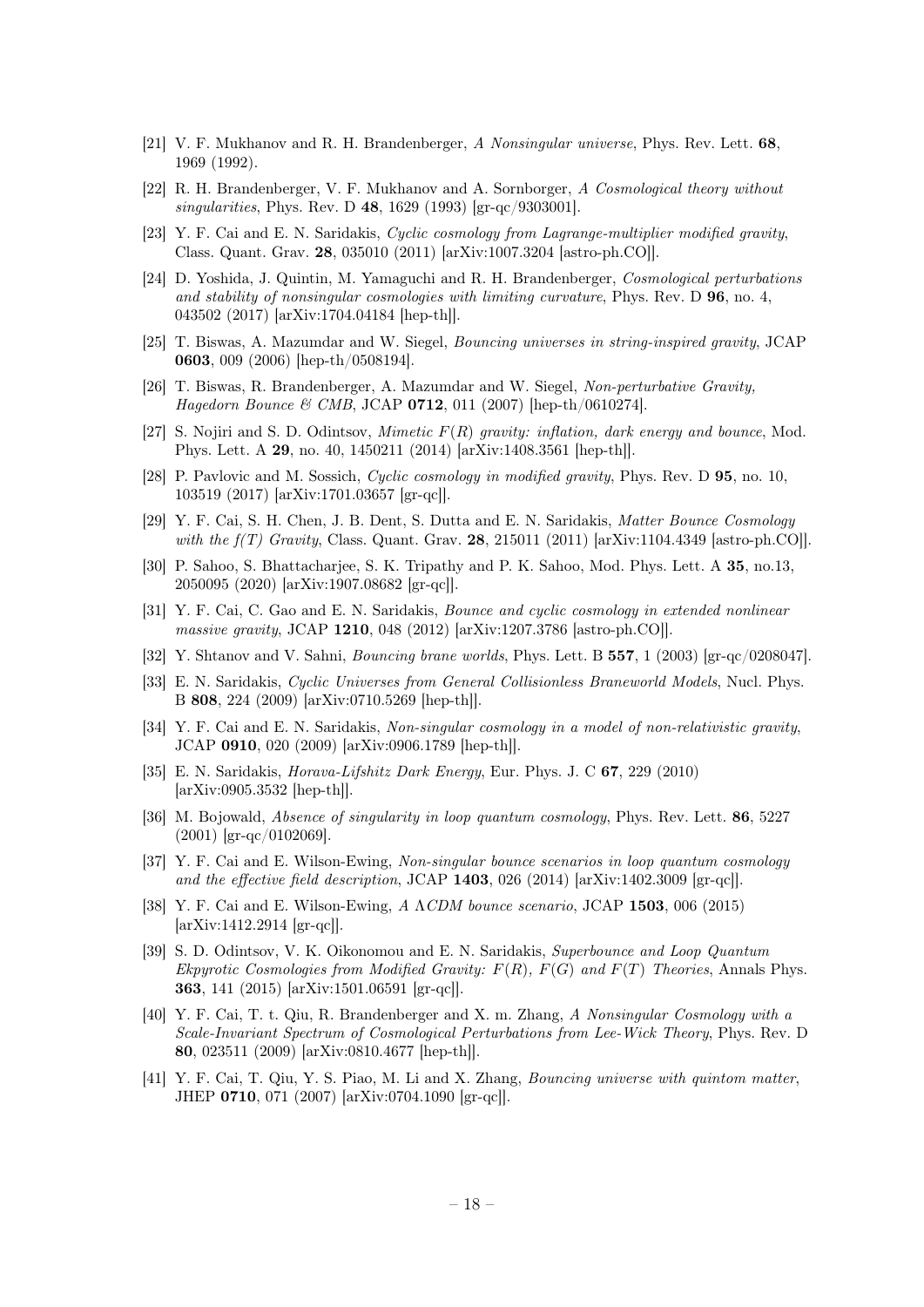- <span id="page-19-0"></span>[42] Y. F. Cai, E. N. Saridakis, M. R. Setare and J. Q. Xia, Quintom Cosmology: Theoretical implications and observations, Phys. Rept. 493, 1 (2010) [arXiv:0909.2776 [hep-th]].
- <span id="page-19-1"></span>[43] S. Tsujikawa, R. Brandenberger and F. Finelli, On the construction of nonsingular pre - big bang and ekpyrotic cosmologies and the resulting density perturbations, Phys. Rev. D 66, 083513 (2002) [hep-th/0207228].
- <span id="page-19-2"></span>[44] Y. F. Cai, F. Duplessis, D. A. Easson and D. G. Wang, Searching for a matter bounce cosmology with low redshift observations, Phys. Rev. D 93, no. 4, 043546 (2016) [arXiv:1512.08979 [astro-ph.CO]].
- <span id="page-19-3"></span>[45] Y. F. Cai, W. Xue, R. Brandenberger and X. Zhang, Non-Gaussianity in a Matter Bounce, JCAP 0905, 011 (2009) [arXiv:0903.0631 [astro-ph.CO]].
- [46] X. Gao, M. Lilley and P. Peter, Production of non-gaussianities through a positive spatial curvature bouncing phase, JCAP 1407, 010 (2014) [arXiv:1403.7958 [gr-qc]].
- <span id="page-19-4"></span>[47] X. Gao, M. Lilley and P. Peter, Non-Gaussianity excess problem in classical bouncing cosmologies, Phys. Rev. D 91, no. 2, 023516 (2015) [arXiv:1406.4119 [gr-qc]].
- <span id="page-19-5"></span>[48] J. Quintin, Z. Sherkatghanad, Y. F. Cai and R. H. Brandenberger, Evolution of cosmological perturbations and the production of non-Gaussianities through a nonsingular bounce: Indications for a no-go theorem in single field matter bounce cosmologies, Phys. Rev. D 92, no. 6, 063532 (2015) [arXiv:1508.04141 [hep-th]].
- [49] Y. B. Li, J. Quintin, D. G. Wang and Y. F. Cai, Matter bounce cosmology with a generalized single field: non-Gaussianity and an extended no-go theorem, JCAP 1703, 031 (2017) [arXiv:1612.02036 [hep-th]].
- <span id="page-19-6"></span>[50] S. Akama, S. Hirano and T. Kobayashi, Primordial non-Gaussianities of scalar and tensor perturbations in general bounce cosmology: Evading the no-go theorem, Phys. Rev. D 101, no.4, 043529 (2020) [arXiv:1908.10663 [gr-qc]].
- <span id="page-19-7"></span>[51] J. M. Cline, S. Jeon and G. D. Moore, The Phantom menaced: Constraints on low-energy effective ghosts, Phys. Rev. D  $70$ , 043543 (2004) [hep-ph/0311312].
- [52] D. A. Easson and A. Vikman, The Phantom of the New Oscillatory Cosmological Phase, [arXiv:1607.00996 [gr-qc]].
- [53] J. Q. Xia, Y. F. Cai, T. T. Qiu, G. B. Zhao and X. Zhang, Constraints on the Sound Speed of Dynamical Dark Energy, Int. J. Mod. Phys. D 17, 1229-1243 (2008) [arXiv:astro-ph/0703202 [astro-ph]].
- <span id="page-19-8"></span>[54] A. Vikman, *Can dark energy evolve to the phantom?*, Phys. Rev. D **71**, 023515 (2005)  $[astro-ph/0407107]$ .
- <span id="page-19-9"></span>[55] A. Nicolis, R. Rattazzi and E. Trincherini, The Galileon as a local modification of gravity, Phys. Rev. D 79, 064036 (2009) [arXiv:0811.2197 [hep-th]].
- [56] C. Deffayet, X. Gao, D. A. Steer and G. Zahariade, From k-essence to generalised Galileons, Phys. Rev. D 84, 064039 (2011) [arXiv:1103.3260 [hep-th]].
- [57] T. Kobayashi, M. Yamaguchi and J. Yokoyama, Generalized G-inflation: Inflation with the most general second-order field equations, Prog. Theor. Phys. 126, 511-529 (2011) [arXiv:1105.5723 [hep-th]].
- <span id="page-19-10"></span>[58] G. W. Horndeski, Second-order scalar-tensor field equations in a four-dimensional space, Int. J. Theor. Phys. 10, 363 (1974).
- <span id="page-19-11"></span>[59] T. Qiu, J. Evslin, Y. F. Cai, M. Li and X. Zhang, Bouncing Galileon Cosmologies, JCAP 1110, 036 (2011) [arXiv:1108.0593 [hep-th]].
- <span id="page-19-12"></span>[60] D. A. Easson, I. Sawicki and A. Vikman, G-Bounce, JCAP 1111, 021 (2011) [arXiv:1109.1047 [hep-th]].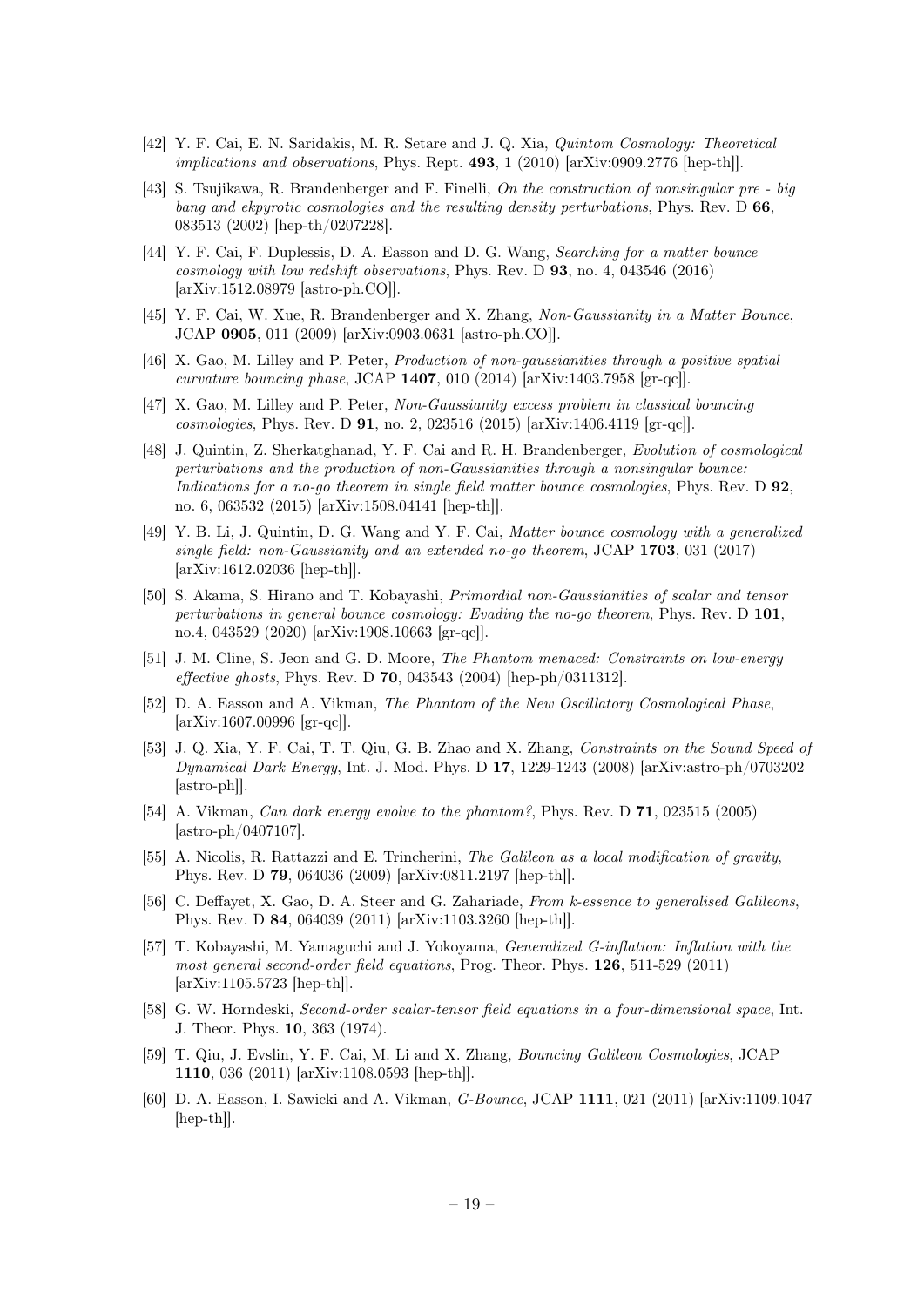- <span id="page-20-0"></span>[61] J. Karouby and R. Brandenberger, A Radiation Bounce from the Lee-Wick Construction?, Phys. Rev. D 82, 063532 (2010) [arXiv:1004.4947 [hep-th]].
- [62] J. Karouby, T. Qiu and R. Brandenberger, On the Instability of the Lee-Wick Bounce, Phys. Rev. D 84, 043505 (2011) [arXiv:1104.3193 [hep-th]].
- [63] K. Bhattacharya, Y. F. Cai and S. Das, Lee-Wick radiation induced bouncing universe models, Phys. Rev. D 87, no. 8, 083511 (2013) [arXiv:1301.0661 [hep-th]].
- <span id="page-20-1"></span>[64] Y. F. Cai, R. Brandenberger and P. Peter, Anisotropy in a Nonsingular Bounce, Class. Quant. Grav. 30, 075019 (2013) [arXiv:1301.4703 [gr-qc]].
- <span id="page-20-2"></span>[65] V. A. Belinsky, I. M. Khalatnikov and E. M. Lifshitz, Oscillatory approach to a singular point in the relativistic cosmology, Adv. Phys. 19, 525 (1970).
- <span id="page-20-3"></span>[66] Y. F. Cai, D. A. Easson and R. Brandenberger, Towards a Nonsingular Bouncing Cosmology, JCAP 1208, 020 (2012) [arXiv:1206.2382 [hep-th]].
- <span id="page-20-4"></span>[67] M. Osipov and V. Rubakov, Galileon bounce after ekpyrotic contraction, JCAP 1311, 031 (2013) [arXiv:1303.1221 [hep-th]].
- [68] T. Qiu, X. Gao and E. N. Saridakis, Towards anisotropy-free and nonsingular bounce cosmology with scale-invariant perturbations, Phys. Rev. D 88, no. 4, 043525 (2013) [arXiv:1303.2372 [astro-ph.CO]].
- [69] L. Battarra, M. Koehn, J. L. Lehners and B. A. Ovrut, Cosmological Perturbations Through a Non-Singular Ghost-Condensate/Galileon Bounce, JCAP 1407, 007 (2014) [arXiv:1404.5067 [hep-th]].
- [70] T. Qiu and Y. T. Wang, G-Bounce Inflation: Towards Nonsingular Inflation Cosmology with Galileon Field, JHEP 1504, 130 (2015) [arXiv:1501.03568 [astro-ph.CO]].
- [71] S. Banerjee and E. N. Saridakis, Bounce and cyclic cosmology in weakly broken galileon theories, Phys. Rev. D 95, no. 6, 063523 (2017) [arXiv:1604.06932 [gr-qc]].
- [72] A. Ijjas and P. J. Steinhardt, Classically stable nonsingular cosmological bounces, Phys. Rev. Lett. 117, no. 12, 121304 (2016) [arXiv:1606.08880 [gr-qc]].
- [73] A. Ijjas and P. J. Steinhardt, Fully stable cosmological solutions with a non-singular classical bounce, Phys. Lett. B 764, 289 (2017) [arXiv:1609.01253 [gr-qc]].
- [74] A. Ijjas, Space-time slicing in Horndeski theories and its implications for non-singular bouncing solutions, JCAP 1802, 007 (2018) [arXiv:1710.05990 [gr-qc]].
- <span id="page-20-5"></span>[75] E. N. Saridakis, S. Banerjee and R. Myrzakulov, Bounce and cyclic cosmology in new gravitational scalar-tensor theories, Phys. Rev. D 98, no. 6, 063513 (2018) [arXiv:1807.00346  $\left[\text{gr-qcl}\right]$ .
- <span id="page-20-6"></span>[76] M. Libanov, S. Mironov and V. Rubakov, Generalized Galileons: instabilities of bouncing and Genesis cosmologies and modified Genesis, JCAP 1608, 037 (2016) [arXiv:1605.05992 [hep-th]].
- [77] T. Kobayashi, Generic instabilities of nonsingular cosmologies in Horndeski theory: A no-go theorem, Phys. Rev. D 94, no. 4, 043511 (2016) [arXiv:1606.05831 [hep-th]].
- [78] R. Kolevatov and S. Mironov, Cosmological bounces and Lorentzian wormholes in Galileon theories with an extra scalar field, Phys. Rev. D  $94$ , no. 12, 123516 (2016) [arXiv:1607.04099 [hep-th]].
- <span id="page-20-7"></span>[79] S. Akama and T. Kobayashi, Generalized multi-Galileons, covariantized new terms, and the no-go theorem for nonsingular cosmologies, Phys. Rev. D  $95$ , no. 6, 064011 (2017) [arXiv:1701.02926 [hep-th]].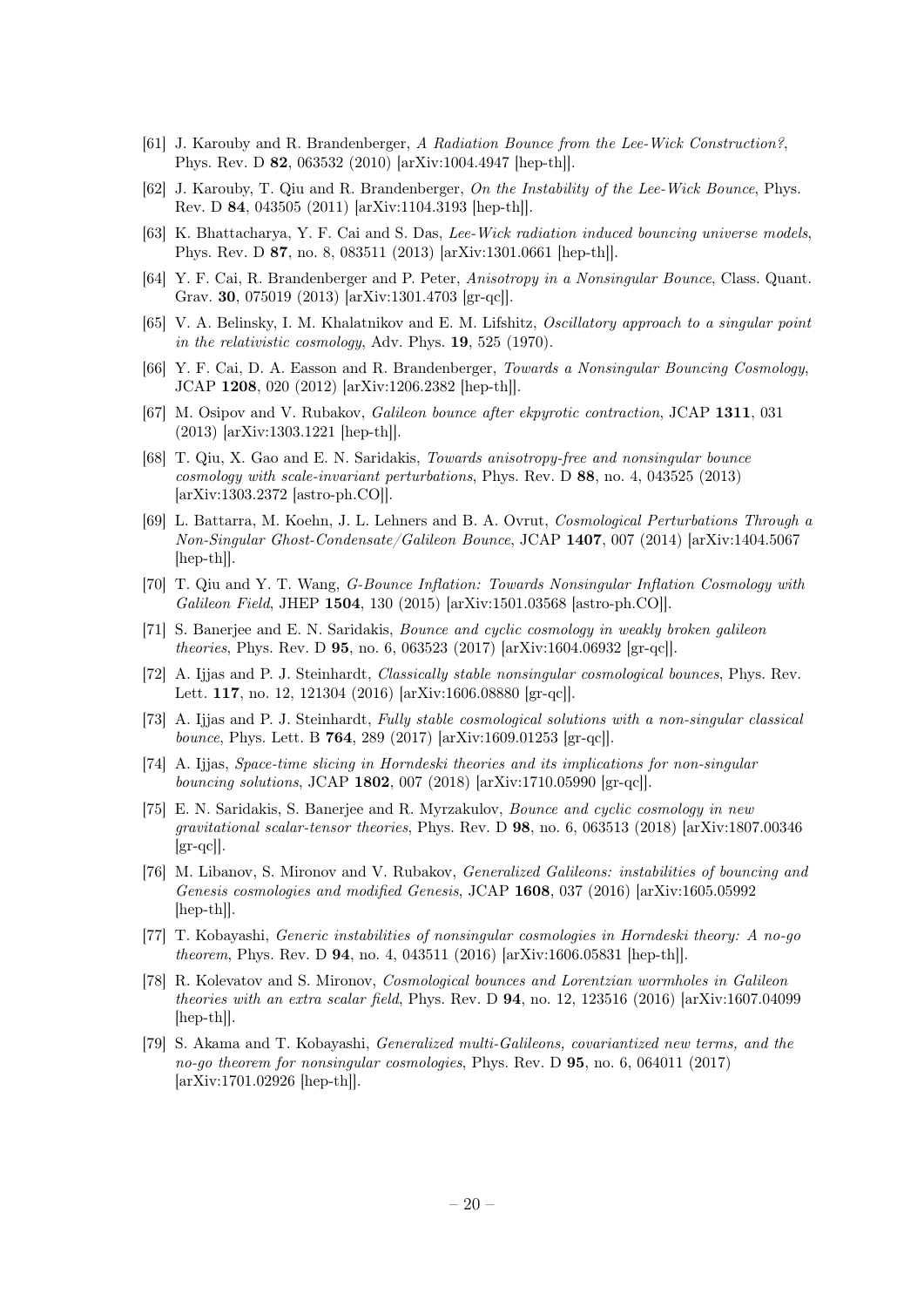- <span id="page-21-0"></span>[80] S. Banerjee, Y. F. Cai and E. N. Saridakis, Evading the theoretical no-go theorem for nonsingular bounces in Horndeski/Galileon cosmology, Class. Quant. Grav. 36, no. 13, 135009 (2019) [arXiv:1808.01170 [gr-qc]].
- <span id="page-21-1"></span>[81] S. S. Boruah, H. J. Kim, M. Rouben and G. Geshnizjani, Cuscuton bounce, JCAP 1808, 031 (2018) [arXiv:1802.06818 [gr-qc]].
- <span id="page-21-2"></span>[82] J. Quintin and D. Yoshida, Cuscuton gravity as a classically stable limiting curvature theory, JCAP 2002, no. 02, 016 (2020) [arXiv:1911.06040 [gr-qc]].
- <span id="page-21-3"></span>[83] J. Gleyzes, D. Langlois, F. Piazza and F. Vernizzi, Essential Building Blocks of Dark Energy, JCAP 1308, 025 (2013) [arXiv:1304.4840 [hep-th]].
- [84] C. Cheung, P. Creminelli, A. L. Fitzpatrick, J. Kaplan and L. Senatore, The Effective Field Theory of Inflation, JHEP 0803, 014 (2008) [arXiv:0709.0293 [hep-th]].
- <span id="page-21-4"></span>[85] S. Weinberg, Effective Field Theory for Inflation, Phys. Rev. D 77, 123541 (2008) [arXiv:0804.4291 [hep-th]].
- <span id="page-21-5"></span>[86] Y. Cai, Y. Wan, H. G. Li, T. Qiu and Y. S. Piao, The Effective Field Theory of nonsingular cosmology, JHEP 1701, 090 (2017) [arXiv:1610.03400 [gr-qc]].
- [87] P. Creminelli, D. Pirtskhalava, L. Santoni and E. Trincherini, Stability of Geodesically Complete Cosmologies, JCAP 1611, 047 (2016) [arXiv:1610.04207 [hep-th]].
- [88] Y. Cai, H. G. Li, T. Qiu and Y. S. Piao, The Effective Field Theory of nonsingular cosmology: II, Eur. Phys. J. C 77, no. 6, 369 (2017) [arXiv:1701.04330 [gr-qc]].
- <span id="page-21-16"></span>[89] Y. Cai and Y. S. Piao, A covariant Lagrangian for stable nonsingular bounce, JHEP 1709, 027 (2017) [arXiv:1705.03401 [gr-qc]].
- <span id="page-21-6"></span>[90] Y. Cai and Y. S. Piao, Higher order derivative coupling to gravity and its cosmological implications, Phys. Rev. D **96**, no. 12, 124028 (2017) [arXiv:1707.01017 [gr-qc]].
- <span id="page-21-7"></span>[91] D. Langlois and K. Noui, Degenerate higher derivative theories beyond Horndeski: evading the Ostrogradski instability, JCAP 1602, 034 (2016) [arXiv:1510.06930 [gr-qc]].
- <span id="page-21-8"></span>[92] D. Langlois, Degenerate Higher-Order Scalar-Tensor (DHOST) theories, arXiv:1707.03625 [gr-qc].
- <span id="page-21-9"></span>[93] M. Ostrogradsky, Mémoires sur les équations différentielles, relatives au problème des isopérimètres, Mem. Acad. St. Petersbourg 6, no. 4, 385 (1850).
- <span id="page-21-10"></span>[94] R. P. Woodard, Ostrogradsky's theorem on Hamiltonian instability, Scholarpedia 10, no. 8, 32243 (2015) [arXiv:1506.02210 [hep-th]].
- <span id="page-21-11"></span>[95] J. Gleyzes, D. Langlois, F. Piazza and F. Vernizzi, Exploring gravitational theories beyond Horndeski, JCAP 1502, 018 (2015) [arXiv:1408.1952 [astro-ph.CO]].
- <span id="page-21-12"></span>[96] M. Crisostomi, M. Hull, K. Koyama and G. Tasinato, Horndeski: beyond, or not beyond?, JCAP 1603, 038 (2016) [arXiv:1601.04658 [hep-th]].
- <span id="page-21-13"></span>[97] C. Deffayet, G. Esposito-Farese and D. A. Steer, Counting the degrees of freedom of generalized Galileons, Phys. Rev. D 92, 084013 (2015) [arXiv:1506.01974 [gr-qc]].
- <span id="page-21-14"></span>[98] D. Langlois and K. Noui, Hamiltonian analysis of higher derivative scalar-tensor theories, JCAP 1607, 016 (2016) [arXiv:1512.06820 [gr-qc]].
- <span id="page-21-17"></span>[99] J. Ben Achour, M. Crisostomi, K. Koyama, D. Langlois, K. Noui and G. Tasinato, Degenerate higher order scalar-tensor theories beyond Horndeski up to cubic order, JHEP 1612, 100 (2016) [arXiv:1608.08135 [hep-th]].
- <span id="page-21-15"></span>[100] D. Langlois, M. Mancarella, K. Noui and F. Vernizzi, Effective Description of Higher-Order Scalar-Tensor Theories, JCAP 1705, 033 (2017) [arXiv:1703.03797 [hep-th]].